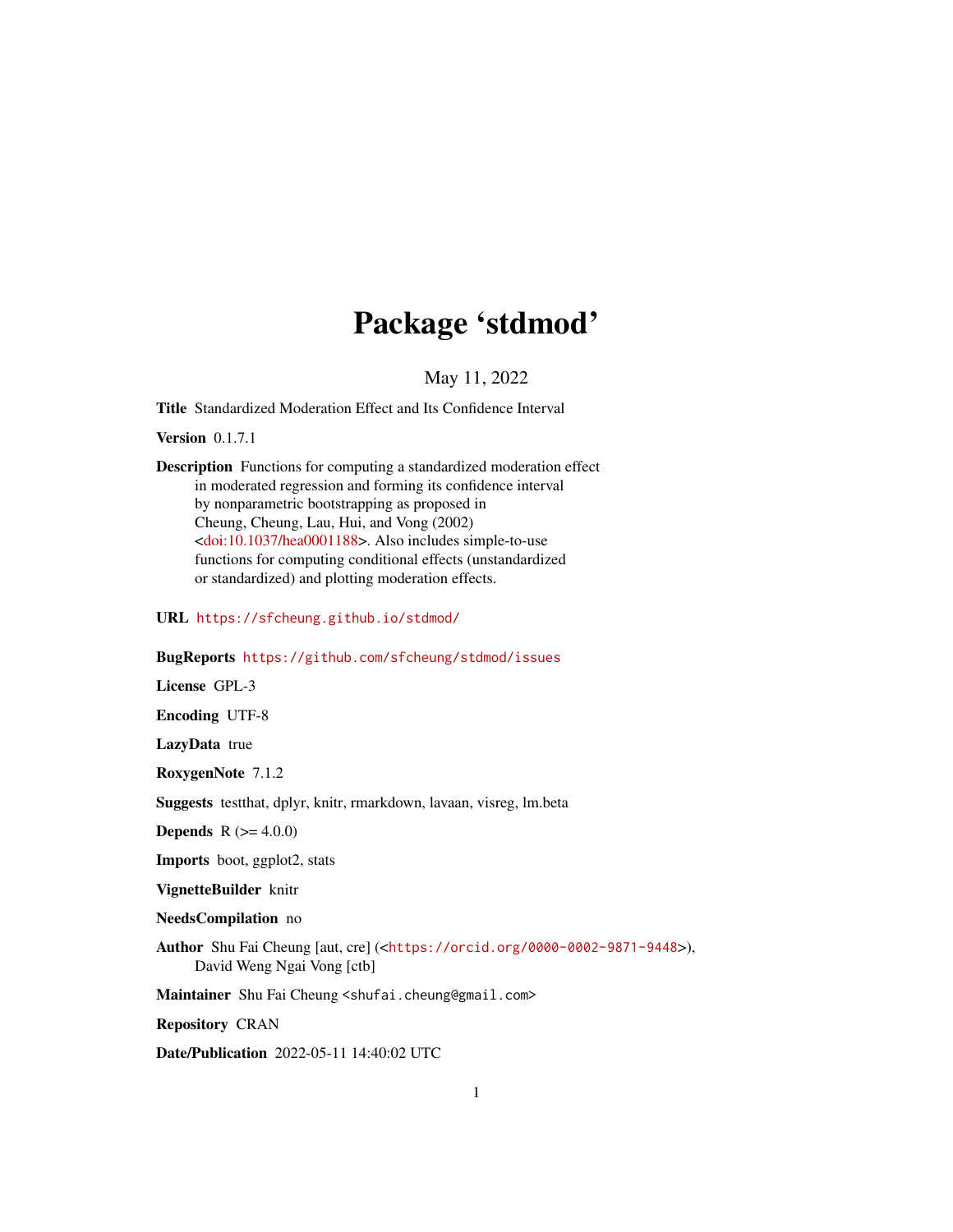## <span id="page-1-0"></span>R topics documented:

|       | $\overline{3}$ |
|-------|----------------|
|       |                |
|       |                |
|       |                |
|       |                |
|       |                |
|       |                |
|       | -17            |
|       |                |
|       |                |
|       |                |
|       |                |
|       |                |
|       |                |
|       |                |
|       |                |
|       |                |
|       |                |
|       |                |
|       |                |
|       |                |
|       |                |
|       |                |
|       |                |
| Index | 37             |

add1.std\_selected *The 'add1' Method for a 'std\_selected' Class Object*

### Description

Intercept the [add1\(\)](#page-0-0) method and raise an error.

### Usage

```
## S3 method for class 'std_selected'
add1(object, ...)
```
### Arguments

| object   | The output of std_selected() or std_selected_boot(). |
|----------|------------------------------------------------------|
| $\cdots$ | Additional arguments. They will be ignored.          |

### Details

[add1\(\)](#page-0-0) should not be used after the output of  $lm()$  is processed by [std\\_selected\(\)](#page-23-1) or [std\\_selected\\_boot\(\)](#page-23-2).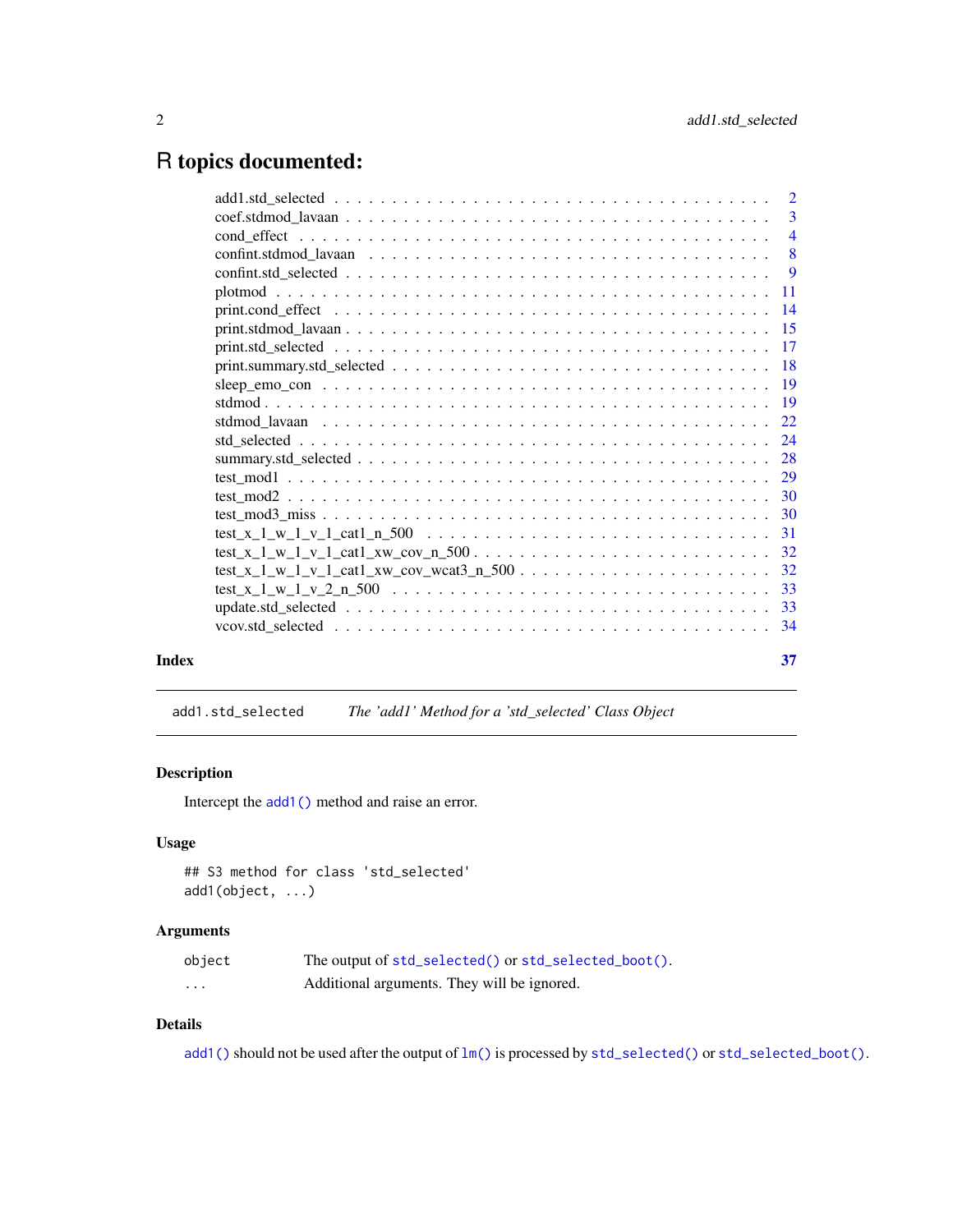### <span id="page-2-0"></span>Value

It returns nothing. It is called for its side effect.

#### Author(s)

```
Shu Fai Cheung https://orcid.org/0000-0002-9871-9448
```
coef.stdmod\_lavaan *Standardized Moderation Effect in a 'stdmod\_lavaan' Class Object*

### Description

Return the estimate of the standardized moderation effect in the output of [stdmod\\_lavaan\(\)](#page-21-1).

### Usage

```
## S3 method for class 'stdmod_lavaan'
coef(object, ...)
```
### Arguments

| object                  | The output of stdmod_lavaan().               |
|-------------------------|----------------------------------------------|
| $\cdot$ $\cdot$ $\cdot$ | Optional arguments. Ignored by the function. |

### Details

It just extracts and returns the element stdmod.

### Value

A scalar: The estimate of the standardized moderation effect.

### Author(s)

Shu Fai Cheung <https://orcid.org/0000-0002-9871-9448>

```
# Load a test data of 500 cases
dat <- test_mod1
library(lavaan)
mod <-
"
med \sim iv + mod + iv:mod + cov1
dv \sim med + cov2
,,
```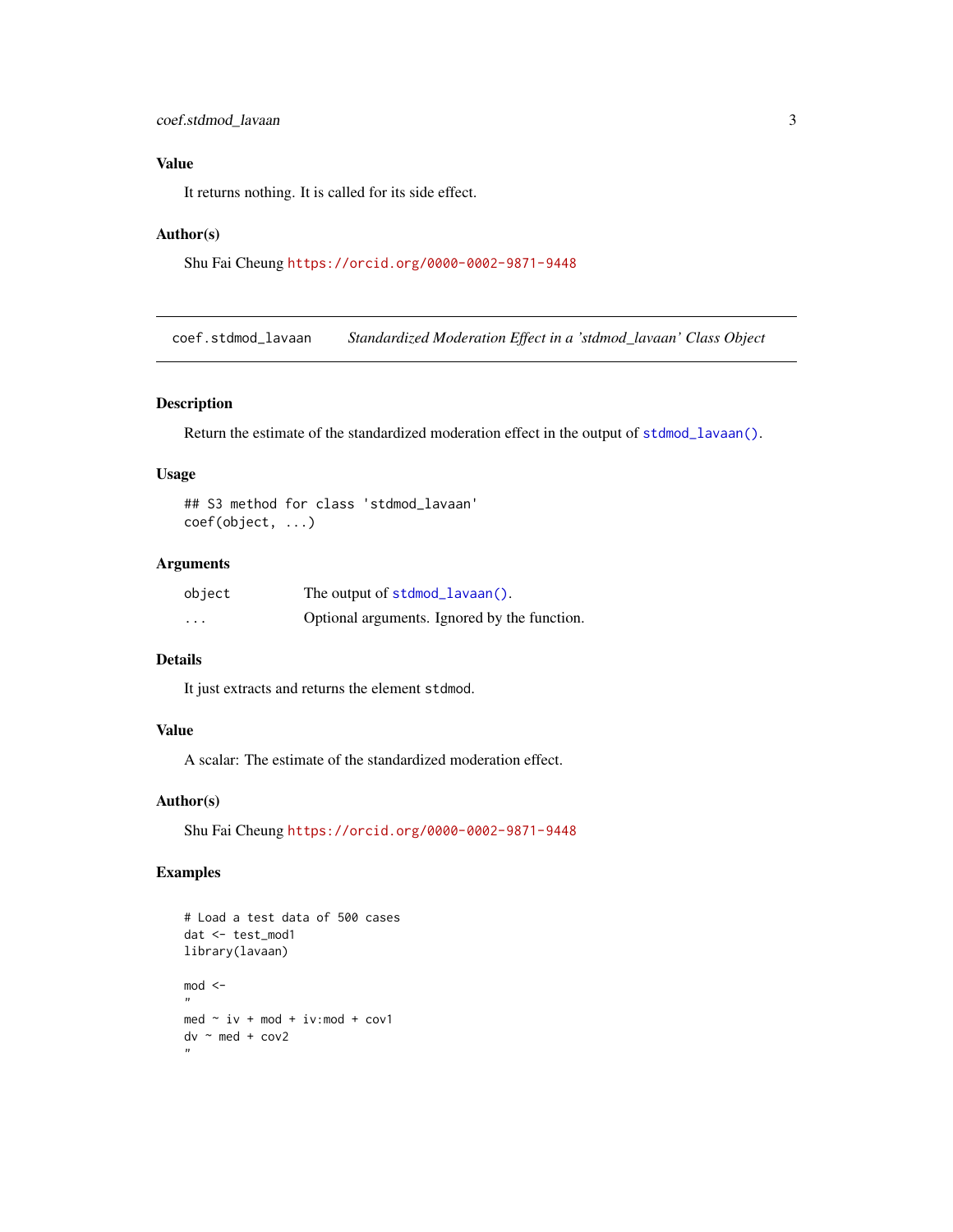```
fit <- sem(mod, dat)
coef(fit)
# Compute the standardized moderation effect
out_noboot <- stdmod_lavaan(fit = fit,
                           x = "iv",y = "med",w = "mod",
                            x_w = "iv:mod")coef(out_noboot)
# Compute the standardized moderation effect and
# its confidence interval based on nonparametric bootstrapping
set.seed(8479075)
system.time(out_boot <- stdmod_lavaan(fit = fit,
                                      x = "iv",y = "med",
                                      w = "mod",x_w = "iv:mod",boot_ci = TRUE,
                                      R = 50)# In real analysis, R should be at least 2000.
coef(out_boot)
```
<span id="page-3-1"></span>

| cond_effect | <b>Conditional Effects</b> |
|-------------|----------------------------|
|-------------|----------------------------|

### <span id="page-3-2"></span>Description

Compute the conditional effects in a moderated regression model.

#### Usage

```
cond_effect(
 output,
 x = NULL,w = NULL,w_method = c("sd", "percentile"),
  w_{\text{percentiles}} = c(0.16, 0.5, 0.84),w_sd_to_percentiles = NA,
  w_from_mean_in_sd = 1
\mathcal{L}cond_effect_boot(
 output,
 x = NULL,w = NULL,...,
```
<span id="page-3-0"></span>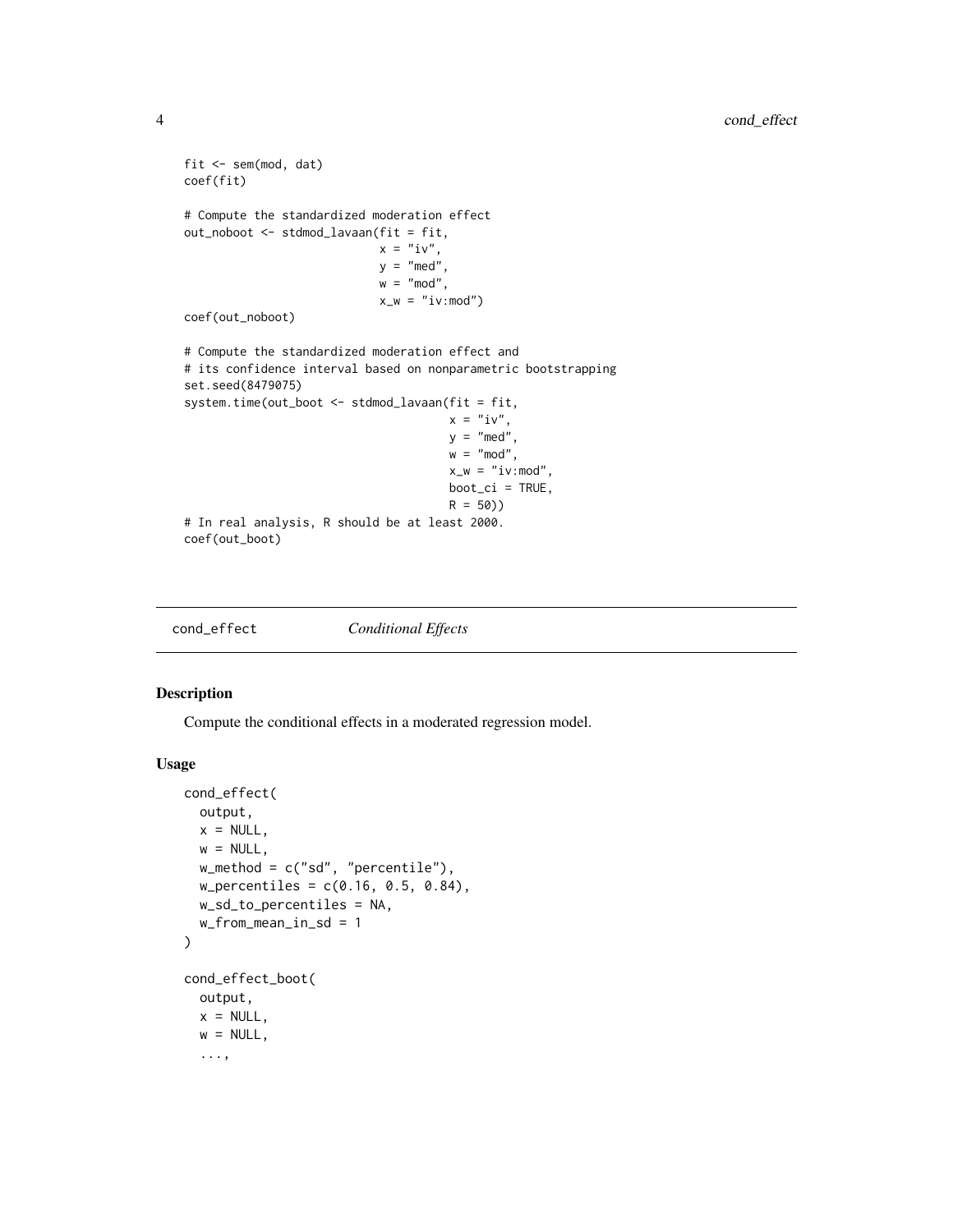## <span id="page-4-0"></span>cond\_effect 5

```
conf = 0.95,nboot = 100,boot_args = NULL,
 save_boot_est = TRUE,
 full_output = FALSE
\mathcal{L}
```
### Arguments

| output              | The output from $stats::lm()$ . It can also accept the output from $std\_selected()$<br>or std_selected_boot().                                                                                                                                                                                                                                                                                                                                                                                                            |
|---------------------|----------------------------------------------------------------------------------------------------------------------------------------------------------------------------------------------------------------------------------------------------------------------------------------------------------------------------------------------------------------------------------------------------------------------------------------------------------------------------------------------------------------------------|
| x                   | The focal variable (independent variable), that is, the variable with its effect<br>on the outcome variable (dependent) being moderated. It must be a numeric<br>variable.                                                                                                                                                                                                                                                                                                                                                 |
| W                   | The moderator. Both numeric variables and categorical variables (character or<br>factor) are supported.                                                                                                                                                                                                                                                                                                                                                                                                                    |
| w_method            | How to define "low", "medium", and "high" for the moderator levels. Default<br>is in terms of mean and standard deviation (SD) of the moderator, "sd": "low",<br>"medium", and "high" are one SD below mean, mean, and one SD above mean,<br>respectively. If equal to "percentile", then percentiles of the moderator in the<br>dataset are used: "low", "medium", and "high" are 16th, 50th (median), and 84th<br>percentiles, respectively. Ignored if w is categorical.                                                |
| w_percentiles       | If w_method is "percentile", then this argument specifies the three percentiles<br>to be used, divided by 100. It must be a vector of two numbers. The default<br>is c(.16, .50, .84), the 16th, 50th, and 84th percentiles, which corresponds<br>approximately to one SD below and above mean in a normal distribution, re-<br>spectively. Ignored if w is categorical.                                                                                                                                                   |
| w_sd_to_percentiles |                                                                                                                                                                                                                                                                                                                                                                                                                                                                                                                            |
|                     | If w_method is "percentile" and this argument is set to a number, this number<br>will be used to to determine the percentiles to be used. The lower percentile is<br>the percentile in a normal distribution that is w_sd_to_percentiles SD below<br>the mean. The upper percentile is the percentile in a normal distribution that is<br>w_sd_to_percentiles SD above the mean. Therefore, if w_sd_to_percentiles<br>is set to 1, then the lower and upper percentiles are 16th and 84th, respectively.<br>Default is NA. |
| w_from_mean_in_sd   |                                                                                                                                                                                                                                                                                                                                                                                                                                                                                                                            |
|                     | How many SD from mean is used to define "low" and "high" for the moderator.<br>Default is 1. Ignored if w is categorical.                                                                                                                                                                                                                                                                                                                                                                                                  |
| $\ddots$            | Arguments to be passed to cond_effect().                                                                                                                                                                                                                                                                                                                                                                                                                                                                                   |
| conf                | The level of confidence for the confidence interval. Default is .95, to get 95%<br>confidence intervals.                                                                                                                                                                                                                                                                                                                                                                                                                   |
| nboot               | The number of bootstrap samples. Default is 100.                                                                                                                                                                                                                                                                                                                                                                                                                                                                           |
| boot_args           | A named list of arguments to be passed to boot::boot(). Default is NULL.                                                                                                                                                                                                                                                                                                                                                                                                                                                   |
| save_boot_est       | If TRUE, the default, the bootstrap estimates will be saved in the element boot_est<br>of the output.                                                                                                                                                                                                                                                                                                                                                                                                                      |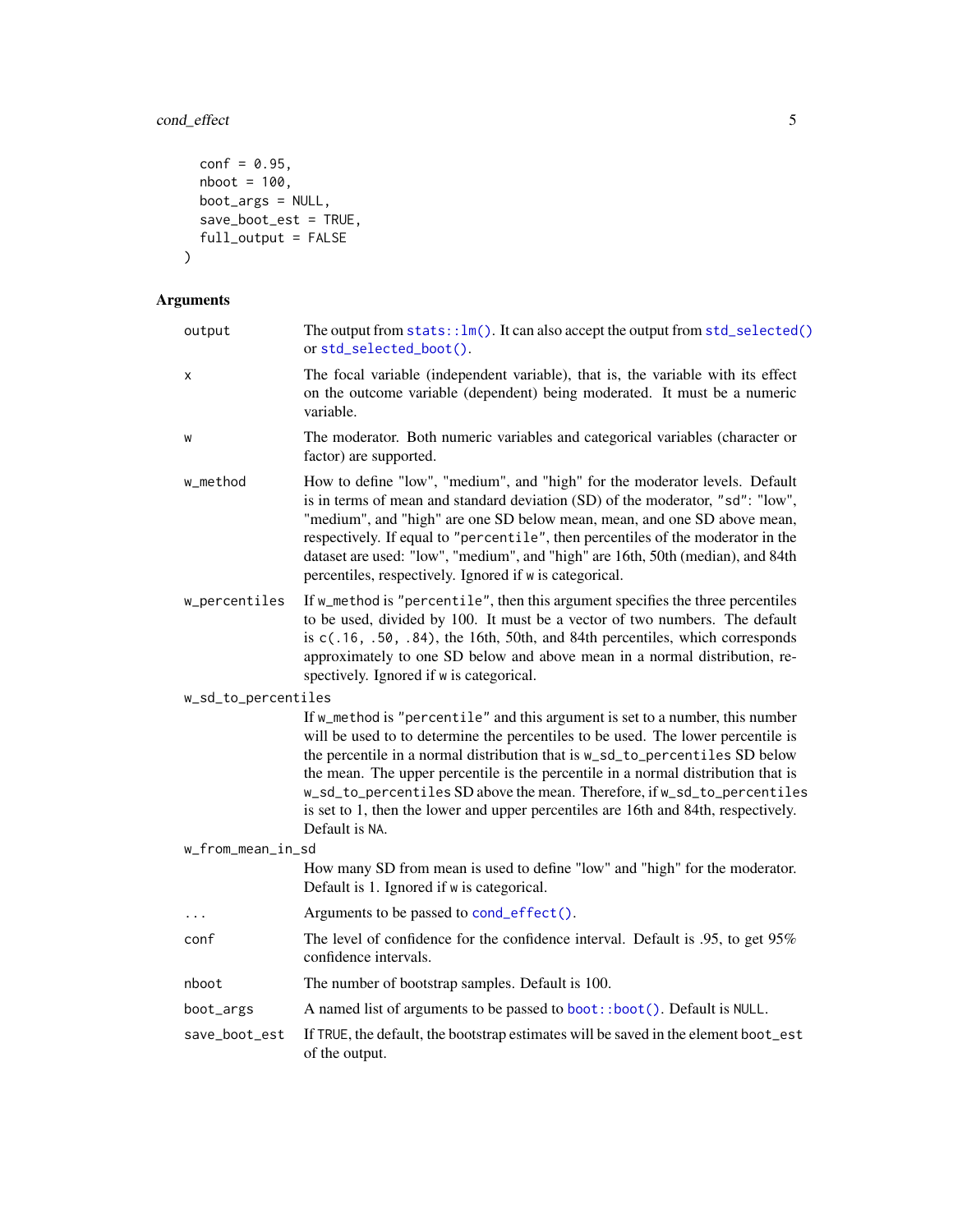<span id="page-5-0"></span>full\_output Whether the full output from [boot::boot\(\)](#page-0-0) will be returned. Default is FALSE. If TRUE, the full output from [boot::boot\(\)](#page-0-0) will be saved in the element boot\_out of the output.

#### Details

[cond\\_effect\(\)](#page-3-1) uses the centering approach to find the conditional effect of the focal variable. For each level of the moderator, the value for this level is subtracted from the moderator scores, and the model is fitted to the modified data. The coefficient of the focal variable is then the conditional effect of the focal variable when the moderator's score is equal this value.

[cond\\_effect\\_boot\(\)](#page-3-2) function is a wrapper of [cond\\_effect\(\)](#page-3-1). It calls [cond\\_effect\(\)](#page-3-1) once for each bootstrap sample, and then computes the nonparametric bootstrap percentile confidence intervals (Cheung, Cheung, Lau, Hui, & Vong, 2022). If the output object is the output of [std\\_selected\(\)](#page-23-1) or [std\\_selected\\_boot\(\)](#page-23-2), in which mean-centering and/or standardization have been conducted, they will be repeated in each bootstrap sample. Therefore, like [std\\_selected\\_boot\(\)](#page-23-2), it can be used for form nonparametric bootstrap confidence intervals for standardized effects, though [cond\\_effect\\_boot\(\)](#page-3-2) does this for the standardized conditional effects.

This function intentionally does not have an argument for setting the seed for random number. Users are recommended to set the seed, e.g., using [set.seed\(\)](#page-0-0) before calling it, to ensure reproducibility.

#### Value

[cond\\_effect\(\)](#page-3-1) returns a data-frame-like object of the conditional effects. The class is cond\_effect and the print method will print additional information of the conditional effects. Additional information is stored in the following attributes:

- call: The original call.
- output: The output object, such as the output from lm().
- x, y, and w: The three variables used to compute the conditional effects: focal variable (x), outcome variable (y), and the moderator (w).
- w\_method: The method used to determine the values of the moderator at the selected levels.
- w\_percentiles The percentiles to use if w\_method = "percentile".
- w\_sd\_to\_percentiles: If not equal to NA, this is a scalar, the number of standard deviation from the mean used to determine the percentiles for the "low" and "high" levels of the moderator.
- w\_from\_mean\_in\_sd: The number of SD above or below the mean, for determining the "low" and "high" levels of the moderator if w\_method is "sd".
- w\_empirical\_percentiles: The actual percentile levels in the dataset for the selected levels of the moderator. A numeric vector.
- w\_empirical\_z: The actual distance from the mean, in SD, of each selected level of the moderator. A numeric vector.
- y\_standardized, x\_standardized, and w\_standardized: Each of them is a logical scalar, indicating whether the outcome variable, focal variable, and moderator are standardized.

[cond\\_effect\\_boot\(\)](#page-3-2) also returns a data-frame-like object of the conditional effects of the class cond\_effect, with additional information from the bootstrapping stored in these attributes: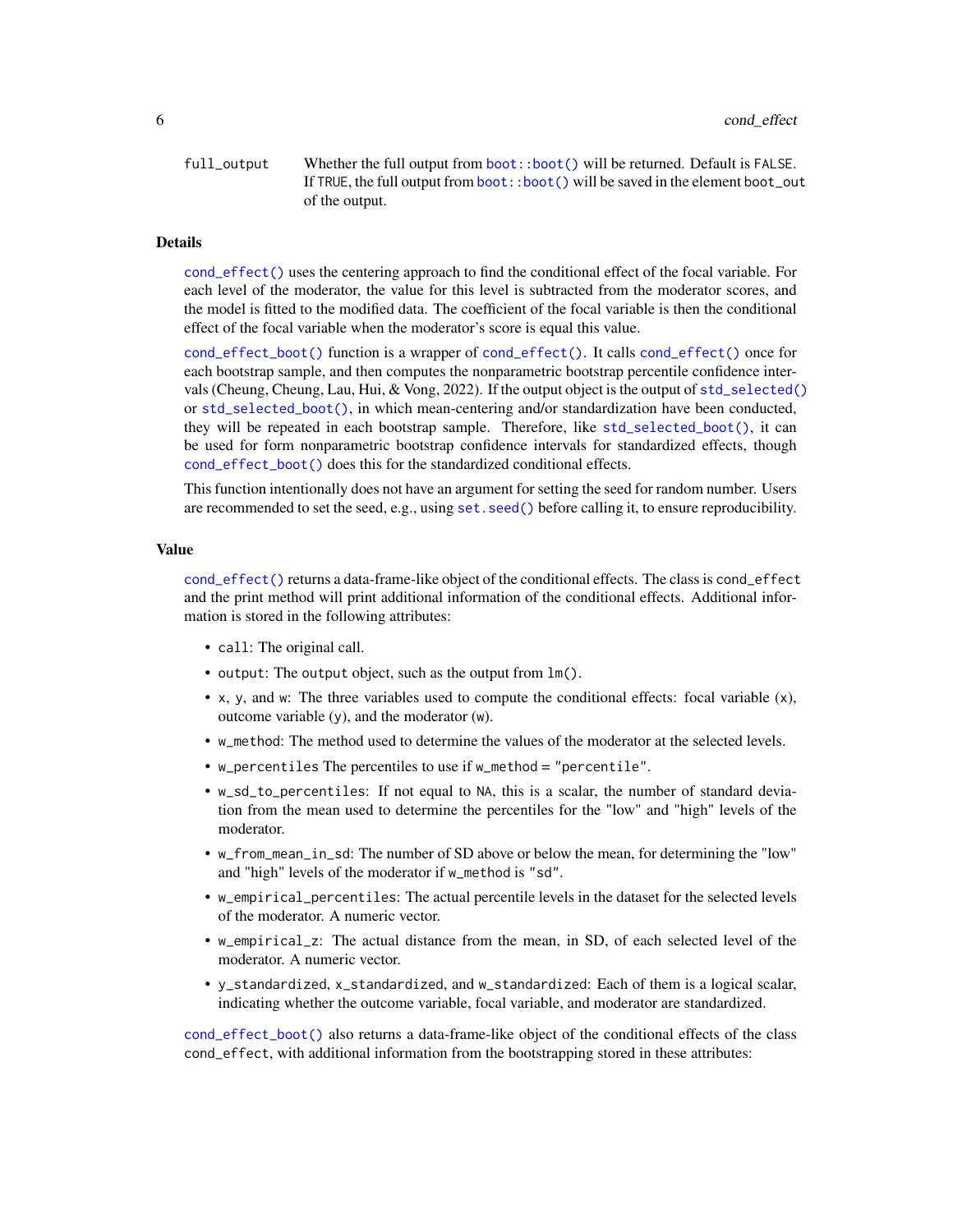- <span id="page-6-0"></span>• boot\_ci: A data frame of the bootstrap confidence intervals of the conditional effects.
- nboot: The number of bootstrap samples requested.
- conf: The level of confidence, in proportion.
- boot\_est: A matrix of the bootstrap estimates of the conditional effects. The number of rows equal to nboot, and the number of columns equal to the number of levels of the moderator.
- cond\_effect\_boot\_call: The call to cond\_effect\_boot().
- boot\_out: If available, the original output from boot::boot().

### Functions

• cond\_effect\_boot: A wrapper of [cond\\_effect\(\)](#page-3-1) that forms nonparametric bootstrap confidence intervals.

#### Author(s)

Shu Fai Cheung <https://orcid.org/0000-0002-9871-9448>

```
# Load a sample data set
dat <- test_x_1_w_1_v_1_cat1_n_500
# Do a moderated regression by lm
lmraw <- lm(dv ~ iv*mod + v1 + cat1, dat)
summary(lm_raw)
cond_effect(lm_raw, x = iv, w = mod)lm\_std \leftarrow std\_selected(lm\_raw, to\_scale = ~ iv + mod, to\_center = ~ iv + mod)cond\_effect(lm\_std, x = iv, w = mod)# Categorical moderator
lm\_cat \leftarrow lm(dv \sim iv * cat1 + v1, dat)summary(lm_cat)
cond_effect(lm\_cat, x = iv, w = cat1)
# Load a sample data set
dat <- test_x_1_w_1_v_1_cat1_n_500
# Do a moderated regression by lm
lm_raw <- lm(dv ~ iv*mod + v1 + cat1, dat)
summary(lm_raw)
lm\_std \leftarrow std\_selected(lm\_raw, to\_scale = ~ iv + mod, to\_center = ~ iv + mod)cond\_effect(\text{lm\_std}, x = iv, w = mod)# Form nonparametric bootstrap confidence intervals
```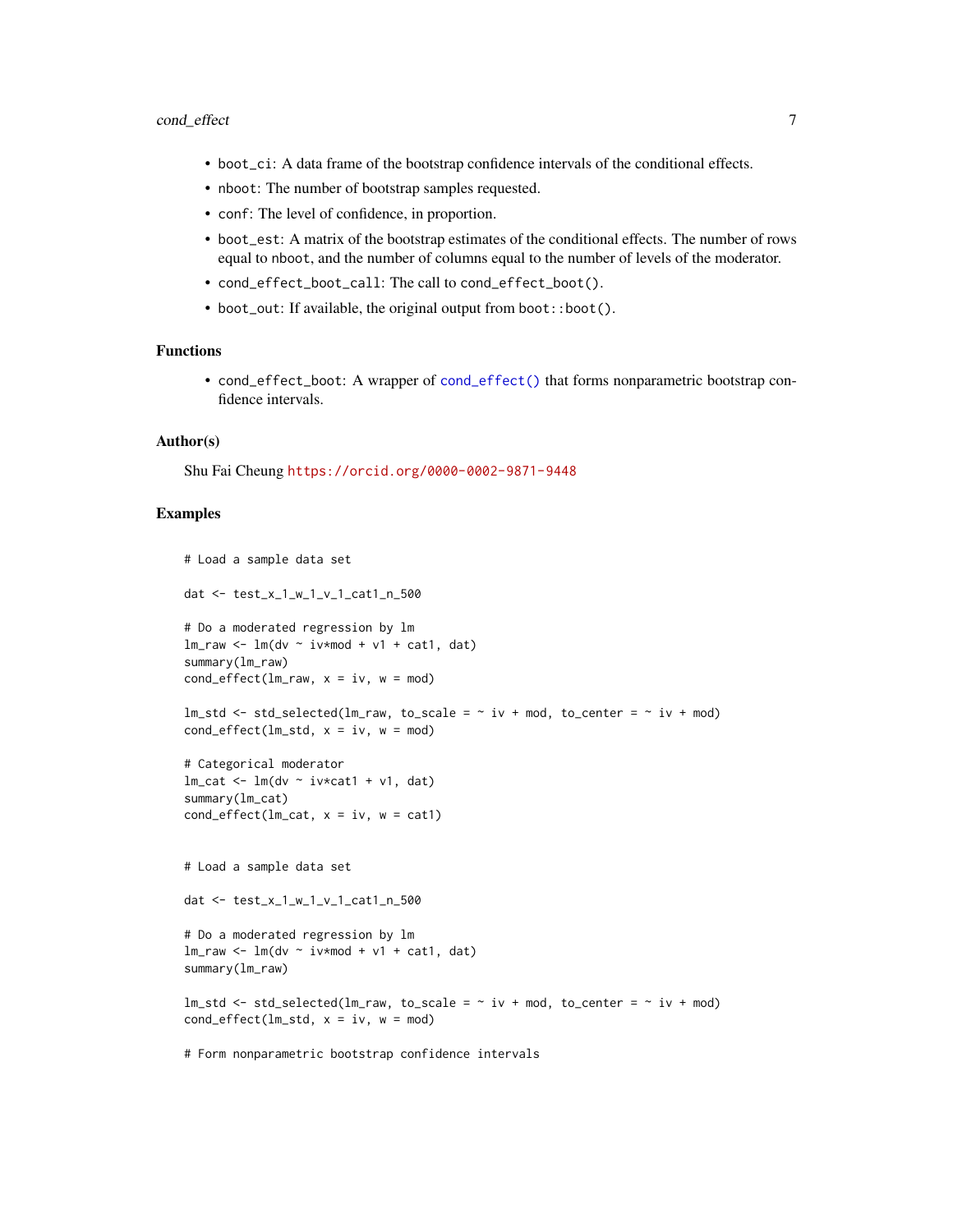```
out \le cond_effect_boot(lm_std, x = iv, w = mod, nboot = 50)
out
```
confint.stdmod\_lavaan *Confidence Intervals for a 'stdmod\_lavaan' Class Object*

### Description

Return the confidence interval of the standardized moderation effect in the output of [stdmod\\_lavaan\(\)](#page-21-1).

#### Usage

```
## S3 method for class 'stdmod_lavaan'
confint(object, parm, level = 0.95, ...)
```
### Arguments

| object | The output of $stdmod\_lavaan()$ .                                                                 |
|--------|----------------------------------------------------------------------------------------------------|
| parm   | Ignored. Always return the bootstrap confidence interval of the standardized<br>moderation effect. |
| level  | The level of confidence, default is .95, returning the 95% confidence interval.                    |
| .      | Additional arguments. Ignored by the function.                                                     |

### Details

If bootstrapping is used to form the confidence interval by [stdmod\\_lavaan\(\)](#page-21-1), users can request the percentile confidence interval of using the stored bootstrap estimate.

### Value

A one-row matrix of the confidence intervals.

#### Author(s)

Shu Fai Cheung <https://orcid.org/0000-0002-9871-9448>

```
# Load a test data of 500 cases
dat <- test_mod1
library(lavaan)
mod < -"
med \sim iv + mod + iv:mod + cov1
dv \sim med + cov2
```
<span id="page-7-0"></span>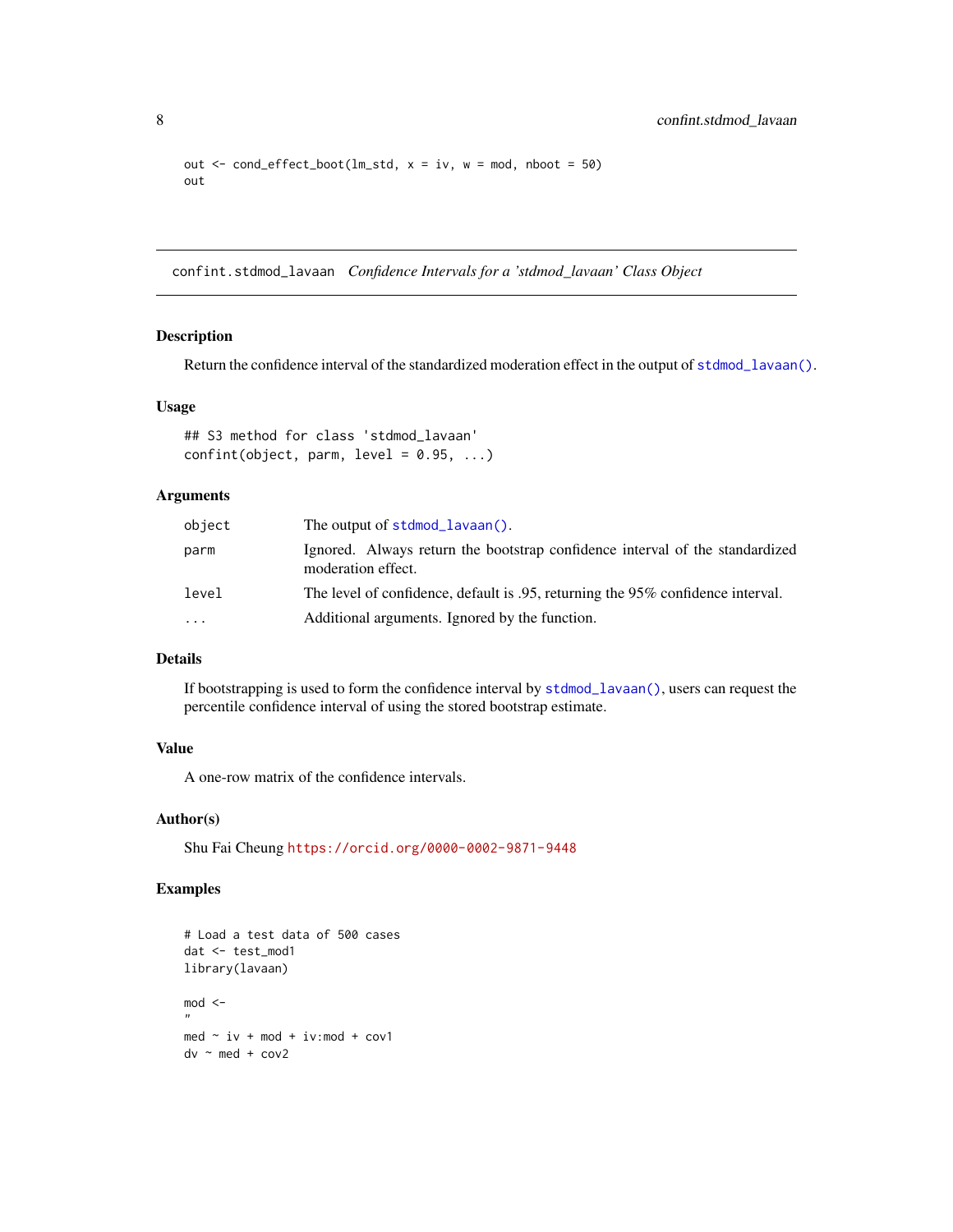```
\mathbf{u}fit <- sem(mod, dat)
coef(fit)
# Compute the standardized moderation effect and
# its confidence interval based on nonparametric bootstrapping
set.seed(8479075)
system.time(out_boot <- stdmod_lavaan(fit = fit,
                                      x = "iv",y = "med",w = "mod",
                                       x_w = "iv:mod",boot_ci = TRUE,
                                       R = 50)# In real analysis, R should be at least 2000.
confint(out_boot)
```
confint.std\_selected *Confidence Intervals for a 'std\_selected' Class Object*

### Description

Return the confidence intervals of estimates in the output of [std\\_selected\(\)](#page-23-1) or [std\\_selected\\_boot\(\)](#page-23-2).

#### Usage

```
## S3 method for class 'std_selected'
confint(object, parm, level = 0.95, type = "lm", ...)
```
### Arguments

| object | The output of std_selected() or std_selected_boot().                                                                                                                                                                                                                                                                                                                                                                                 |
|--------|--------------------------------------------------------------------------------------------------------------------------------------------------------------------------------------------------------------------------------------------------------------------------------------------------------------------------------------------------------------------------------------------------------------------------------------|
| parm   | The parameters (coefficients) for which confidence intervals should be returned.<br>If missing, the confidence intervals of all parameters will be returned.                                                                                                                                                                                                                                                                         |
| level  | The level of confidence. For the confidence intervals returned by $\text{Im}(\cdot)$ , de-<br>fault is .95, i.e., 95%. For the bootstrap percentile confidence intervals, default<br>is the level used in calling std_selected_boot(). If a level different from<br>that in the original call is specified, full_output needs to be set in the call to<br>std_selected_boot() such that the original bootstrapping output is stored. |
| type   | The type of the confidence intervals. Default is "1m", returned by the confint()<br>method of $lm()$ . If set to "boot", the bootstrap percentile confidence intervals<br>are returned.                                                                                                                                                                                                                                              |
| .      | Arguments to be passed to summary. lm().                                                                                                                                                                                                                                                                                                                                                                                             |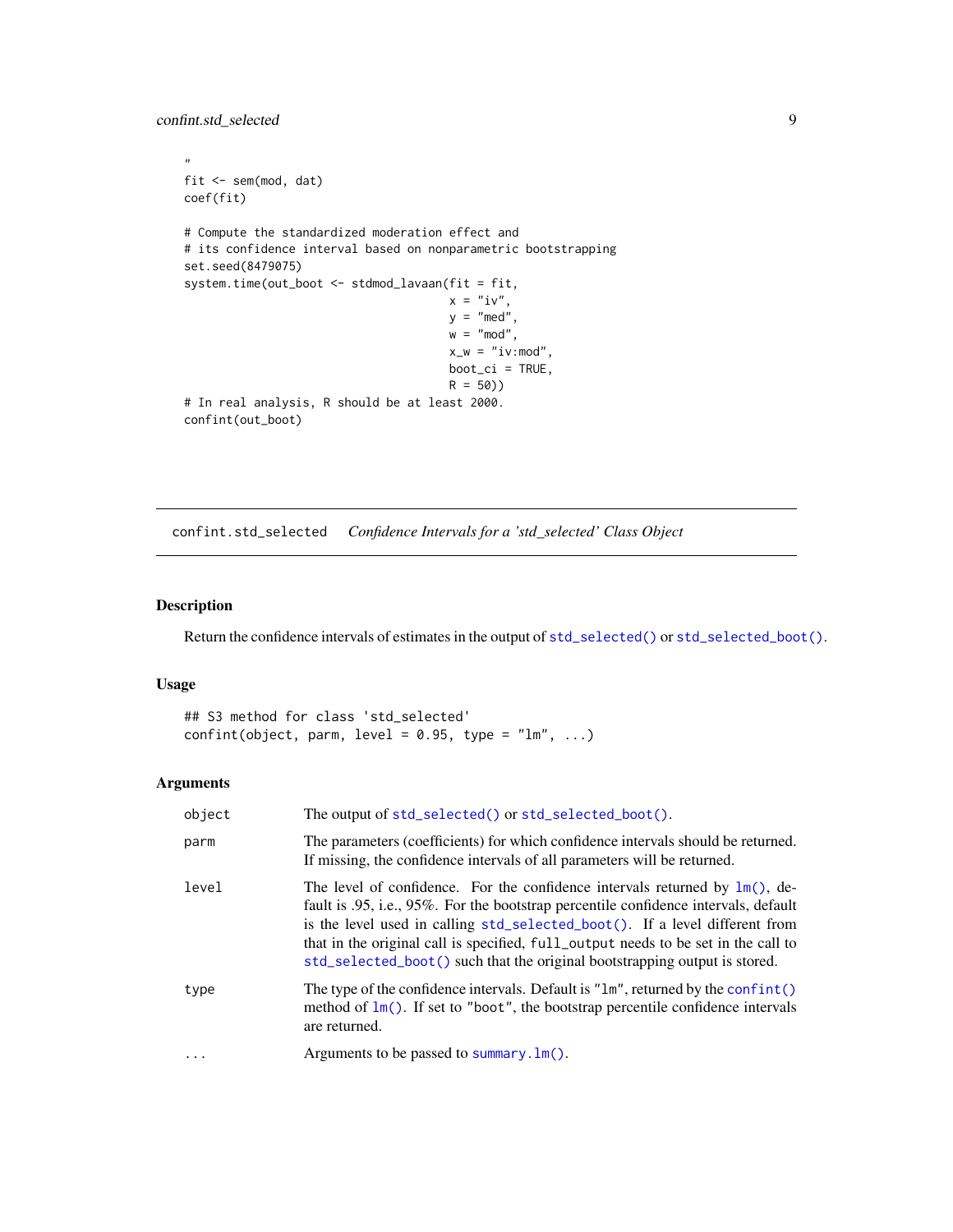### Details

If bootstrapping is used to form the confidence interval by [std\\_selected\\_boot\(\)](#page-23-2), users can request the percentile confidence intervals of the bootstrap estimates. This method does not do the bootstrapping itself.

#### Value

A matrix of the confidence intervals.

#### Author(s)

Shu Fai Cheung <https://orcid.org/0000-0002-9871-9448>

```
# Load a sample data set
dat <- test_x_1_w_1_v_1_cat1_n_500
# Do a moderated regression by lm
lm_raw <- lm(dv ~ iv*mod + v1 + cat1, dat)
summary(lm_raw)
# Standardize all variables except for categorical variables.
# Interaction terms are formed after standardization.
lm\_std \leftarrow std\_selected(lm\_raw, to\_scale = ~ . ,to_center = \sim .)
summary(lm_std)
confint(lm_std)
# With bootstrapping
# nboot = 100 just for illustration. nboot >= 2000 should be used in read
# research.
lm_std_boot <- std_selected_boot(lm_raw, to_scale = ~ .,
                                          to_center = \sim .,
                                          nboot = 100summary(lm_std_boot)
confint(lm_std_boot)
# Bootstrap percentile intervals
confint(lm_std_boot, type = "boot")
```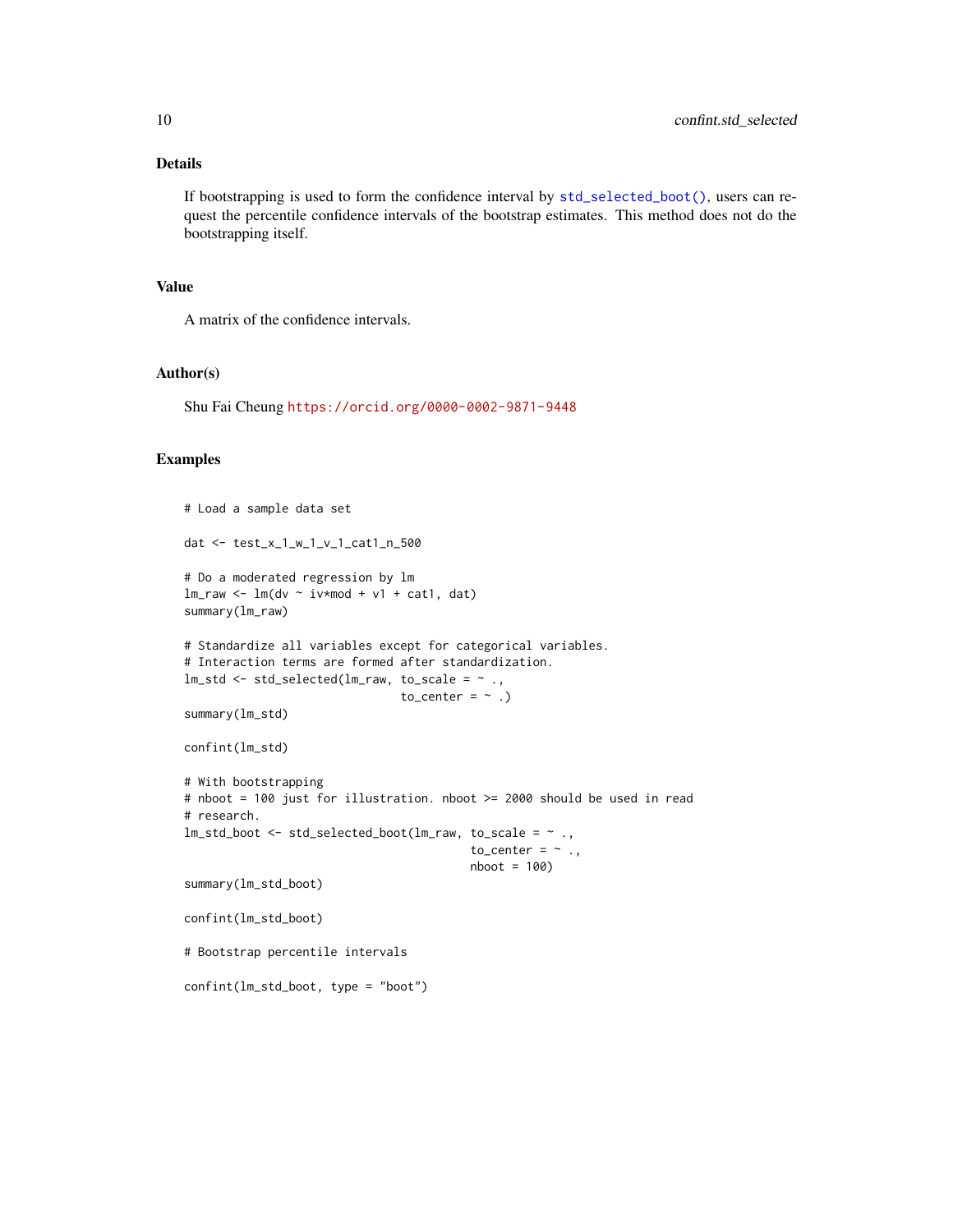<span id="page-10-0"></span>

#### Description

Plot the moderation effect in a regression model

### Usage

```
plotmod(
 output,
  x,
 w,
  x_label,
 w_label,
 y_label,
  title,
  digits = 3,
  x_from_mean_in_sd = 1,
 w_from_mean_in_sd = 1,
 w_method = c("sd", "percentile"),
 w_{\text{percentiles}} = c(0.16, 0.84),x_method = c("sd", "percentile"),
  x_{\text{percentiles}} = c(0.16, 0.84),w_sd_to_percentiles = NA,
  x_sd_to_percentiles = NA,
  note_standardized = TRUE,
  no_title = FALSE,
  line_width = 1,
 point_size = 5,
  graph_type = c("default", "tumble")
\mathcal{L}
```
### Arguments

| output       | The output of $stats::lm()$ , $std\_selected()$ , or $std\_selected\_boot()$ .                                                                                           |
|--------------|--------------------------------------------------------------------------------------------------------------------------------------------------------------------------|
| $\mathsf{x}$ | The name of the focal variable (x-axis) in 'output". It can be the name of the<br>variable, with or without quotes. Currently only numeric variables are sup-<br>ported. |
| W            | The name of the moderator in output. It can be the name of the variable, with<br>or without quotes.                                                                      |
| x_label      | The label for the X-axis. Default is the value of x.                                                                                                                     |
| w_label      | The label for the legend for the lines. Default is the value of w.                                                                                                       |
| v_label      | The label for the Y-axis. Default is the name of the response variable in the<br>model.                                                                                  |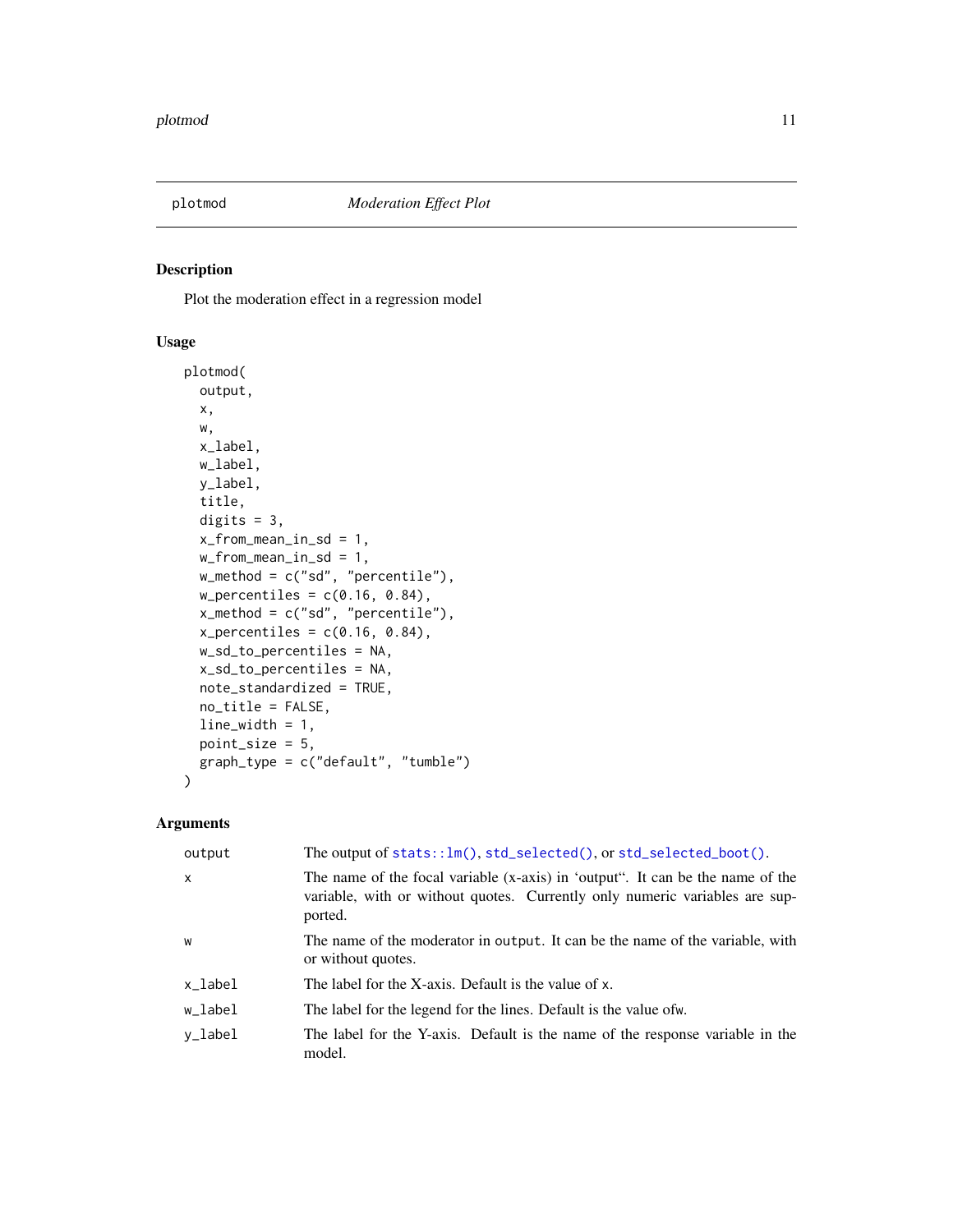| title               | The title of the graph. If not supplied, it will be generated from the variable<br>names or labels (in x_label, y_label, and w_label). If "", no title will be<br>printed. This can be used when the plot is for manuscript submission and figures<br>are required to have no titles.                                                                                                                                                                                                                                   |  |
|---------------------|-------------------------------------------------------------------------------------------------------------------------------------------------------------------------------------------------------------------------------------------------------------------------------------------------------------------------------------------------------------------------------------------------------------------------------------------------------------------------------------------------------------------------|--|
| digits              | Number of decimal places to print. Default is 3.                                                                                                                                                                                                                                                                                                                                                                                                                                                                        |  |
| x_from_mean_in_sd   |                                                                                                                                                                                                                                                                                                                                                                                                                                                                                                                         |  |
|                     | How many SD from mean is used to define "low" and "high" for the focal vari-<br>able. Default is 1.                                                                                                                                                                                                                                                                                                                                                                                                                     |  |
| w_from_mean_in_sd   |                                                                                                                                                                                                                                                                                                                                                                                                                                                                                                                         |  |
|                     | How many SD from mean is used to define "low" and "high" for the moderator.<br>Default is 1. Ignored if w is categorical.                                                                                                                                                                                                                                                                                                                                                                                               |  |
| w_method            | How to define "high" and "low" for the moderator levels. Default is in terms<br>of the standard deviation of the moderator, "sd". If equal to "percentile",<br>then the percentiles of the moderator in the dataset are used. Ignored if w is<br>categorical.                                                                                                                                                                                                                                                           |  |
| w_percentiles       | If w_method is "percentile", then this argument specifies the two percentiles<br>to be used, divided by 100. It must be a vector of two numbers. The default is<br>c(.16, .84), the 16th and 84th percentiles, which corresponds approximately<br>to one SD below and above mean for a normal distribution, respectively. Ignored<br>if w is categorical.                                                                                                                                                               |  |
| x_method            | How to define "high" and "low" for the focal variable levels. Default is in terms<br>of the standard deviation of the focal variable, "sd". If equal to "percentile",<br>then the percentiles of the focal variable in the dataset is used.                                                                                                                                                                                                                                                                             |  |
| x_percentiles       | If x_method is "percentile", then this argument specifies the two percentiles<br>to be used, divided by 100. It must be a vector of two numbers. The default is<br>c(.16, .84), the 16th and 84th percentiles, which corresponds approximately<br>to one SD below and above mean for a normal distribution, respectively.                                                                                                                                                                                               |  |
| w_sd_to_percentiles |                                                                                                                                                                                                                                                                                                                                                                                                                                                                                                                         |  |
|                     | If w_method is "percentile" and this argument is set to a number, this number<br>will be used to determine the percentiles to be used. The lower percentile is<br>the percentile in a normal distribution that is w_sd_to_percentiles SD below<br>the mean. The upper percentile is the percentile in a normal distribution that is<br>w_sd_to_percentiles SD above the mean. Therefore, if w_sd_to_percentiles<br>is set to 1, then the lower and upper percentiles are 16th and 84th, respectively.<br>Default is NA. |  |
| x_sd_to_percentiles |                                                                                                                                                                                                                                                                                                                                                                                                                                                                                                                         |  |
|                     | If x_method is "percentile" and this argument is set to a number, this number<br>will be used to determine the percentiles to be used. The lower percentile is<br>the percentile in a normal distribution that is x_sd_to_percentiles SD below<br>the mean. The upper percentile is the percentile in a normal distribution that is<br>x_sd_to_percentiles SD above the mean. Therefore, if x_sd_to_percentiles<br>is set to 1, then the lower and upper percentiles are 16th and 84th, respectively.<br>Default is NA. |  |
| note_standardized   |                                                                                                                                                                                                                                                                                                                                                                                                                                                                                                                         |  |
|                     | If TRUE, will check whether a variable has SD nearly equal to one. If yes, will<br>report this in the plot. Default is TRUE.                                                                                                                                                                                                                                                                                                                                                                                            |  |
|                     |                                                                                                                                                                                                                                                                                                                                                                                                                                                                                                                         |  |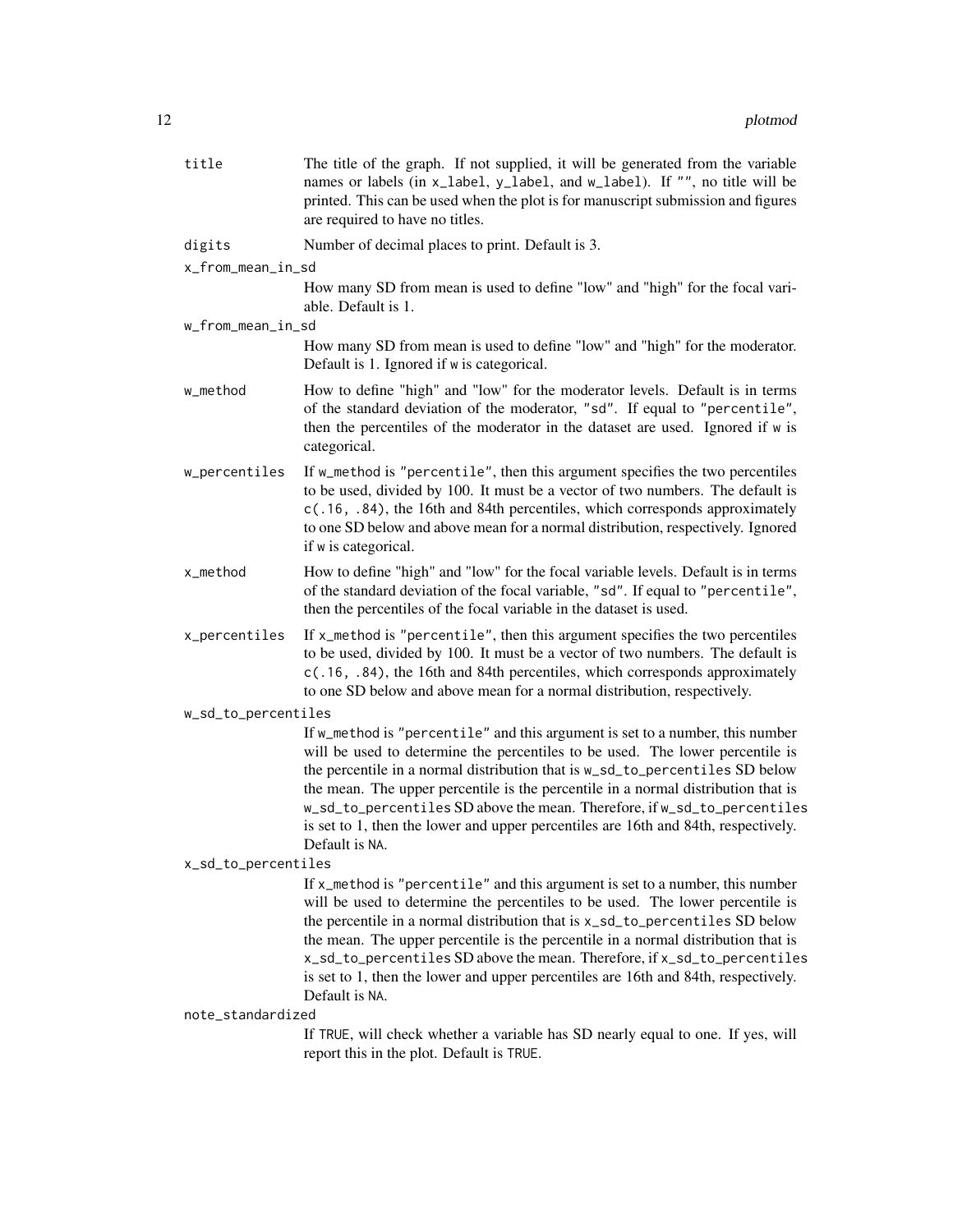#### <span id="page-12-0"></span>plotmod and the set of the set of the set of the set of the set of the set of the set of the set of the set of the set of the set of the set of the set of the set of the set of the set of the set of the set of the set of t

| no_title   | If TRUE, title will be suppressed. Default is FALSE.                                                                                                                                  |
|------------|---------------------------------------------------------------------------------------------------------------------------------------------------------------------------------------|
| line_width | The width of the lines as used in $ggplot2$ : : $geom$ segment (). Default is 1.                                                                                                      |
| point_size | The size of the points as used in $ggplot2$ : : $geom\_point()$ . Default is 5.                                                                                                       |
| graph_type | If "default", the typical line-graph with equal end-points will be plotted. If<br>"tubmle", then the tumble graph proposed by Bodner (2016) will be plotted.<br>Default is "default". |

### Details

This function generate a basic [ggplot2](#page-0-0) graph typically found in psychology manuscripts. It tries to check whether one or more variables are standardized, and report this in the plot if required.

This function only has features for typical plots of moderation effects. It is not intended to be a flexible tool for a fine control on the plots.

#### Value

A [ggplot2](#page-0-0) graph. Plotted if not assigned to a name. It can be further modified like a usual [ggplot2](#page-0-0) graph.

### Author(s)

Shu Fai Cheung <https://orcid.org/0000-0002-9871-9448>

#### References

Bodner, T. E. (2016). Tumble graphs: Avoiding misleading end point extrapolation when graphing interactions from a moderated multiple regression analysis. *Journal of Educational and Behavioral Statistics, 41*(6), 593-604. [doi:10.3102/1076998616657080](https://doi.org/10.3102/1076998616657080)

```
# Do a moderated regression by lm
lm_out <- lm(sleep_duration ~ age + gender + emotional_stability*conscientiousness, sleep_emo_con)
plotmod(lm_out,
       x = emotional_stability,
       w = conscientiousness,
       x_label = "Emotional Stability",
        w_label = "Conscientiousness",
       y_label = "Sleep Duration")
# Standardize all variables except for categorical variables
lm_std <- std_selected(lm_out,
                       to_scale = \sim .,
                       to_center = \sim.)
plotmod(lm_std,
       x = emotional_stability,
       w = conscientiousness,
       x_label = "Emotional Stability",
       w_label = "Conscientiousness",
```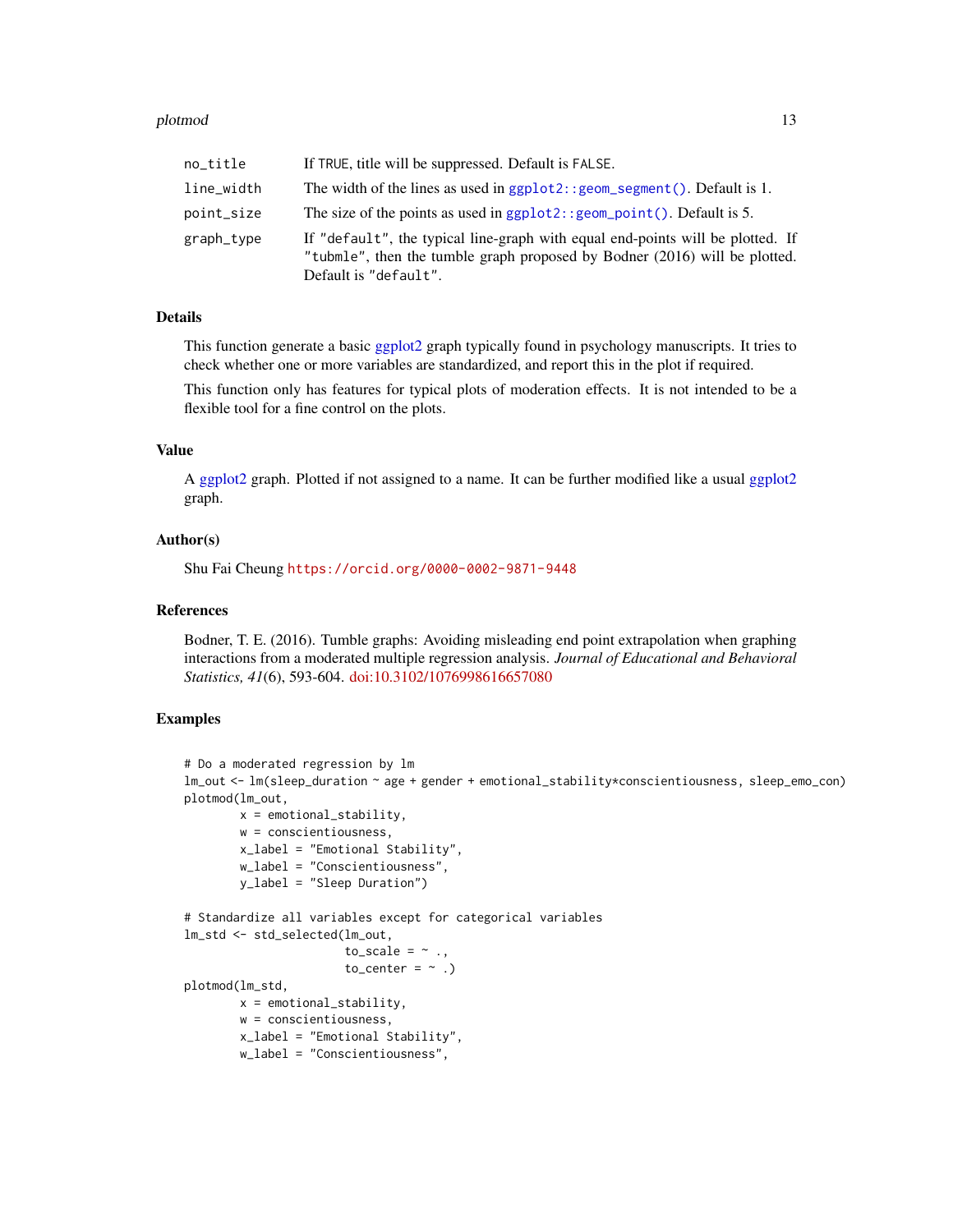```
y_label = "Sleep Duration")
# Tumble Graph
plotmod(lm_std,
       x = emotional_stability,
       w = conscientiousness,
       x_label = "Emotional Stability",
       w_label = "Conscientiousness",
       y_label = "Sleep Duration",
       graph_type = "tumble")
```
print.cond\_effect *Print a 'cond\_effect' Class Object*

### Description

Print the output of [cond\\_effect\(\)](#page-3-1) or [cond\\_effect\\_boot\(\)](#page-3-2).

### Usage

```
## S3 method for class 'cond_effect'
print(
  x,
 nd = 3,
 nd\_stat = 3,
 nd_p = 3,
  title = TRUE,
 model = TRUE,level_info = TRUE,
  standardized = TRUE,
 boot_info = TRUE,
  table_only = FALSE,
  ...
)
```
### Arguments

| $\mathsf{x}$ | The output of cond_effect() or cond_effect_boot().                                                                                                        |
|--------------|-----------------------------------------------------------------------------------------------------------------------------------------------------------|
| nd           | The number of digits for the variables.                                                                                                                   |
| nd_stat      | The number of digits for test statistics $(e.g., t)$ .                                                                                                    |
| nd           | The number of digits for $p$ -values.                                                                                                                     |
| title        | If TRUE, print a title. Default is TRUE.                                                                                                                  |
| model        | If TRUE, print the regression model. Default is TRUE.                                                                                                     |
| level info   | If TRUE, print information for interpreting the levels of the moderator, such as<br>the values of the levels and distance from the mean. Default is TRUE. |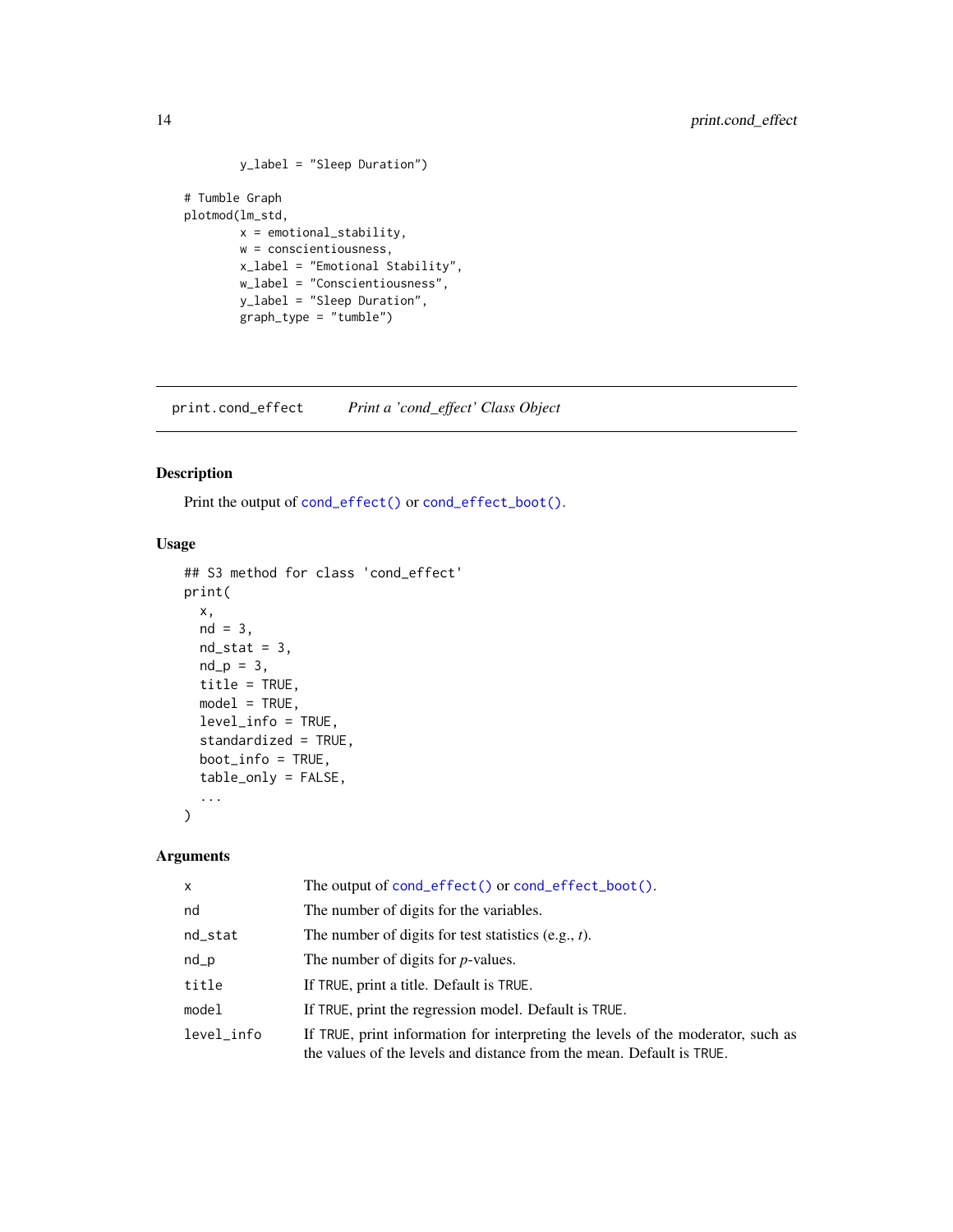### <span id="page-14-0"></span>print.stdmod\_lavaan 15

| standardized | If TRUE and one or more variables are standardized, report it. Default is TRUE.                                                                     |
|--------------|-----------------------------------------------------------------------------------------------------------------------------------------------------|
| boot_info    | If TRUE and bootstrap estimates are in x, print information about the bootstrap-<br>ping, such as the number of bootstrap samples. Default is TRUE. |
| table_only   | If TRUE, will suppress of other elements except for the table of conditional ef-<br>fects. Override arguments such as title, model, and level_info. |
| $\cdot$      | Additional arguments. Ignored by this function.                                                                                                     |

### Value

x is returned invisibility.

#### Author(s)

Shu Fai Cheung <https://orcid.org/0000-0002-9871-9448>

### Examples

```
# Load a sample data set
dat <- test_x_1_w_1_v_1_cat1_n_500
# Do a moderated regression by lm
lm_raw <- lm(dv ~ iv*mod + v1 + cat1, dat)
cond_effect(lm_raw, x = iv, w = mod)lm\_std \leftarrow std\_selected(lm\_raw, to\_scale = ~ iv + mod,to_ccenter = \sim iv + mod)
cond\_effect(lm\_std, x = iv, w = mod)
```
print.stdmod\_lavaan *Print a 'stdmod\_lavaan' Class Object*

### Description

Print the output of [stdmod\\_lavaan\(\)](#page-21-1).

### Usage

```
## S3 method for class 'stdmod_lavaan'
print(x, conf = 0.95, nd = 3, ...)
```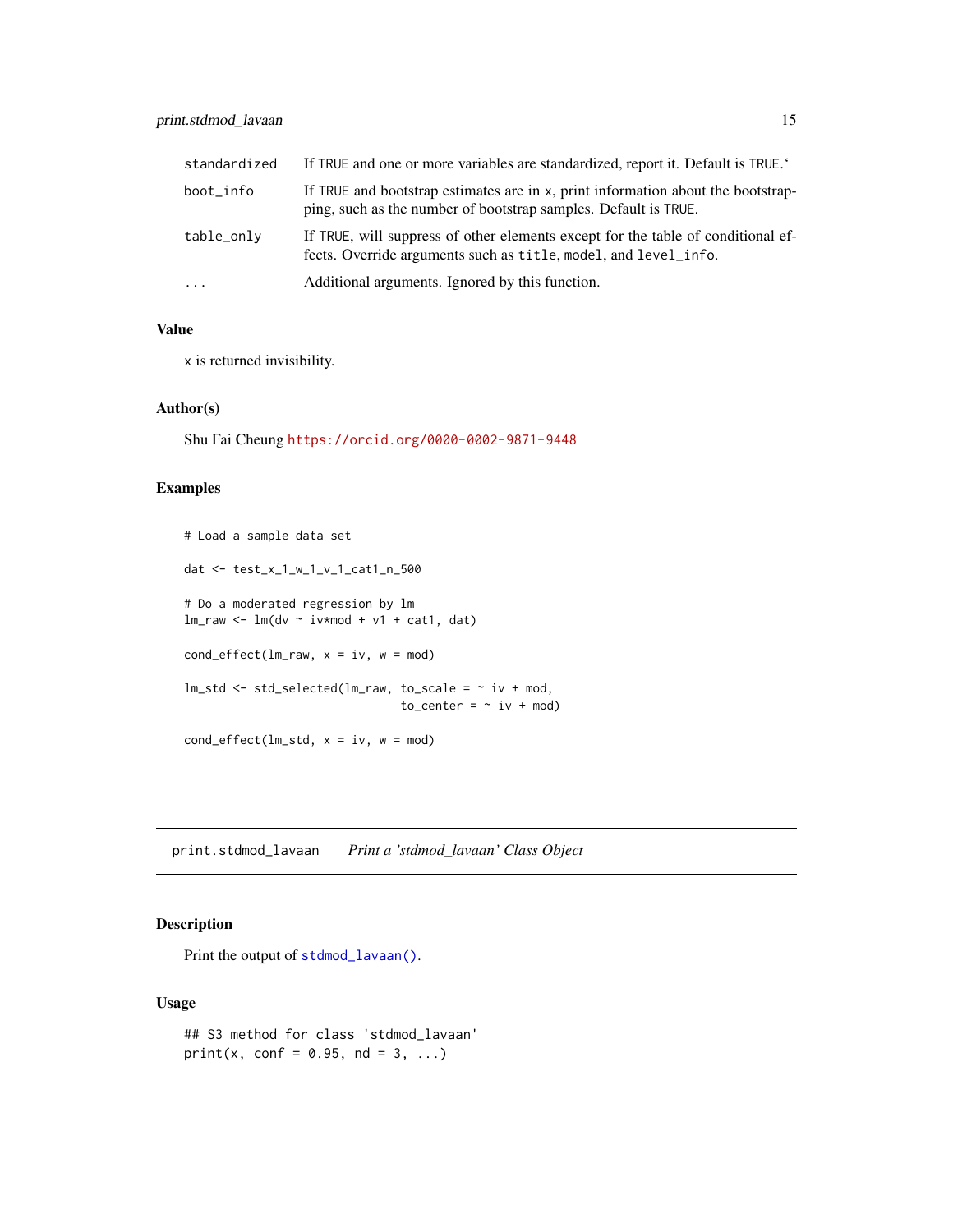### <span id="page-15-0"></span>Arguments

|          | If nonparametric bootstrapping has been conducted by stdmod_lavaan(), this                                              |
|----------|-------------------------------------------------------------------------------------------------------------------------|
| conf     | is the level of confidence in proportion $(.95 \text{ denotes } 95\%)$ , of the confidence<br>interval. Default is .95. |
| nd       | The number of digits to be printed.                                                                                     |
| $\cdots$ | Optional arguments. Ignored.                                                                                            |

### Value

x is returned invisibly.

#### Author(s)

Shu Fai Cheung <https://orcid.org/0000-0002-9871-9448>

```
# Load a test data of 500 cases
dat <- test_mod1
library(lavaan)
mod < -"
med \sim iv + mod + iv:mod + cov1
dv \sim med + cov2
"
fit <- sem(mod, dat)
coef(fit)
# Compute the standardized moderation effect
out_noboot <- stdmod_lavaan(fit = fit,
                            x = "iv",y = "med",w = "mod",x_w = "iv:mod")out_noboot
# Compute the standardized moderation effect and
# its percentile confidence interval based on nonparametric bootstrapping
set.seed(8479075)
system.time(out_boot <- stdmod_lavaan(fit = fit,
                                      x = "iv",y = "med",w = "mod",x_w = "iv:mod",boot_ci = TRUE,
                                      R = 50)
```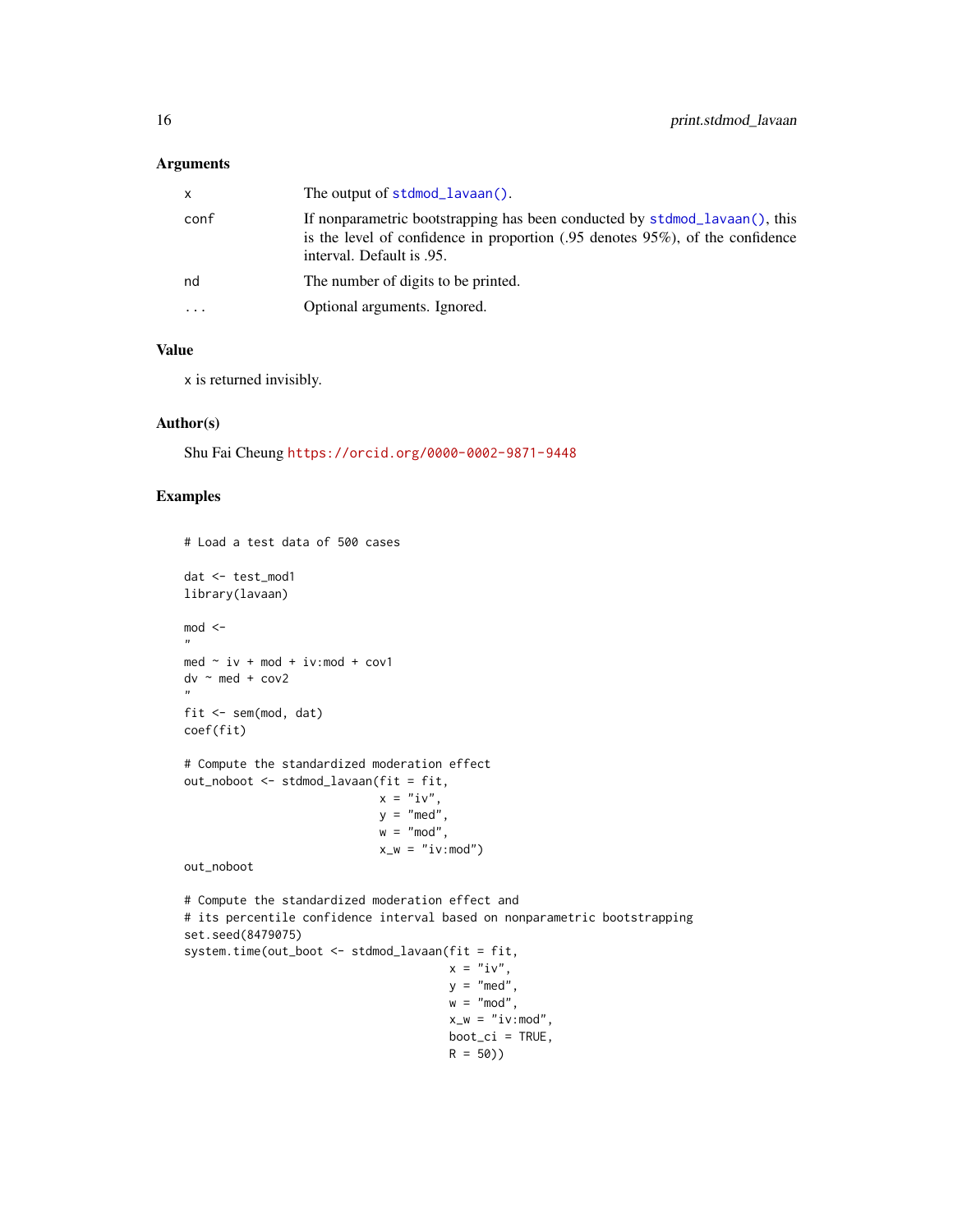<span id="page-16-0"></span># In real analysis, R should be at least 2000.

out\_boot

print.std\_selected *Print Basic Information of a 'std\_selected' Class Object*

### Description

Provide information of centering and scaling, along with basic model information printed by print.  $lm()$ .

#### Usage

```
## S3 method for class 'std_selected'
print(x, \ldots)
```
#### Arguments

|   | The output of std_selected() or std_selected_boot(). |
|---|------------------------------------------------------|
| . | Arguments to be passed to $print.lm()$ .             |

#### Value

x is returned invisibly.

#### Author(s)

Shu Fai Cheung <https://orcid.org/0000-0002-9871-9448>

### Examples

```
# Load a sample data set
dat <- test_x_1_w_1_v_1_cat1_n_500
# Do a moderated regression by lm
lm\_raw \leftarrow lm(dv \sim iv*mod + v1 + cat1, dat)summary(lm_raw)
# Standardize all variables except for categorical variables.
# Interaction terms are formed after standardization.
lm\_std \leftarrow std\_selected(lm\_raw, to\_scale = ~ . ,to_center = \sim.)
lm_std
```
# With bootstrapping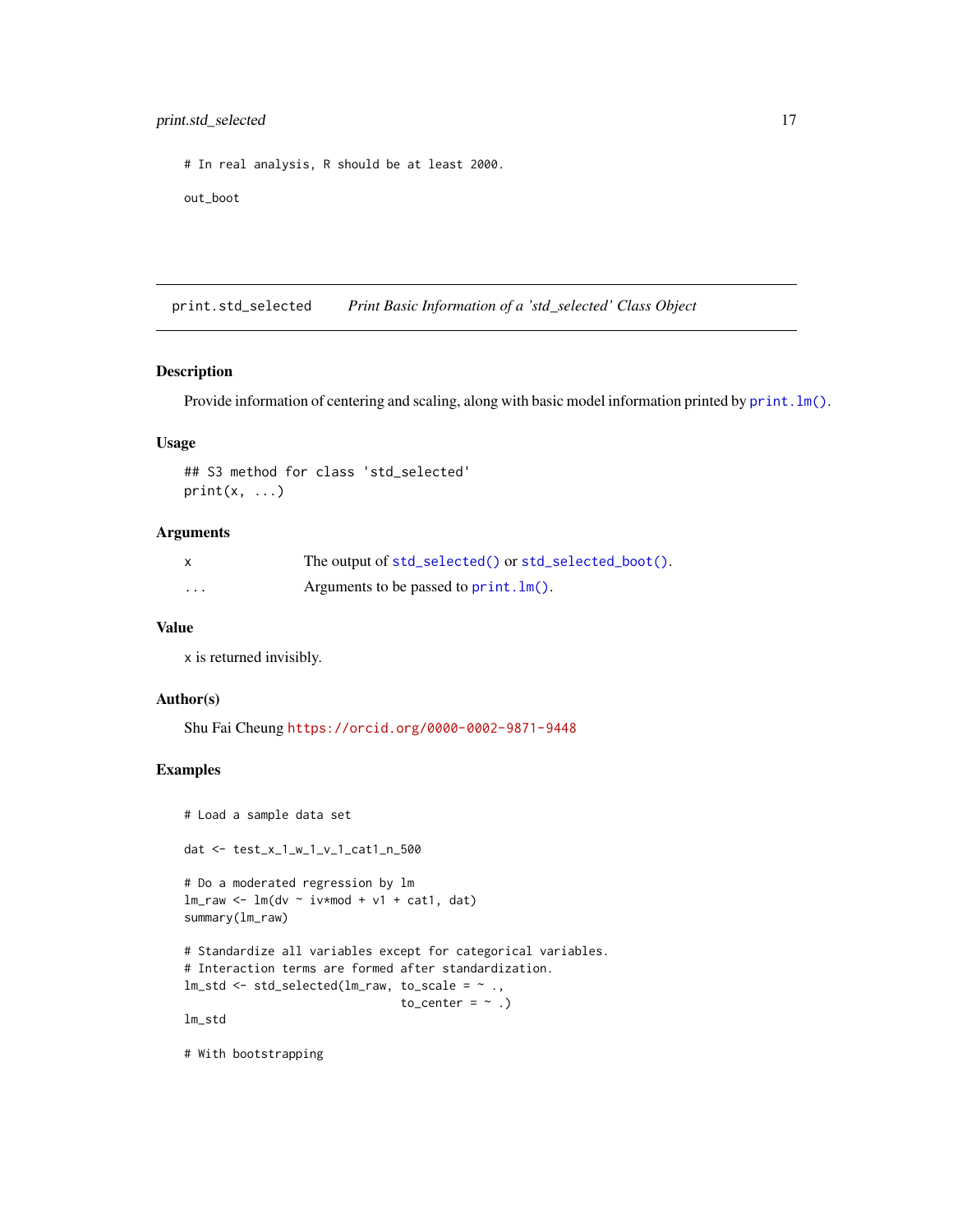```
# nboot = 100 just for illustration. nboot >= 2000 should be used in read
# research.
lm_std_boot <- std_selected_boot(lm_raw, to_scale = ~ .,
                                         to_center = \sim .,
                                         nboot = 100)
lm_std_boot
```
print.summary.std\_selected

*Print the Summary of a 'std\_selected' Class Object*

#### Description

Print the summary generated by [summary\(\)](#page-0-0) on the output of [std\\_selected\(\)](#page-23-1) or [std\\_selected\\_boot\(\)](#page-23-2).

### Usage

## S3 method for class 'summary.std\_selected'  $print(x, \ldots)$ 

#### Arguments

|          | The output of summary().                        |
|----------|-------------------------------------------------|
| $\cdots$ | Arguments to be passed to $\frac{summary()}{$ . |

### Value

x is returned invisibly.

### Author(s)

Shu Fai Cheung <https://orcid.org/0000-0002-9871-9448>

```
# Load a sample data set
dat <- test_x_1_w_1_v_1_cat1_n_500
# Do a moderated regression by lm
lm_{raw} < - lm(dv - iv*mod + v1 + cat1, dat)# Standardize all variables except for categorical variables.
# Interaction terms are formed after standardization.
lm\_std \leftarrow std\_selected(lm\_raw, to\_scale = ~ . ,to_center = \sim.)
summary(lm_std)
```
<span id="page-17-0"></span>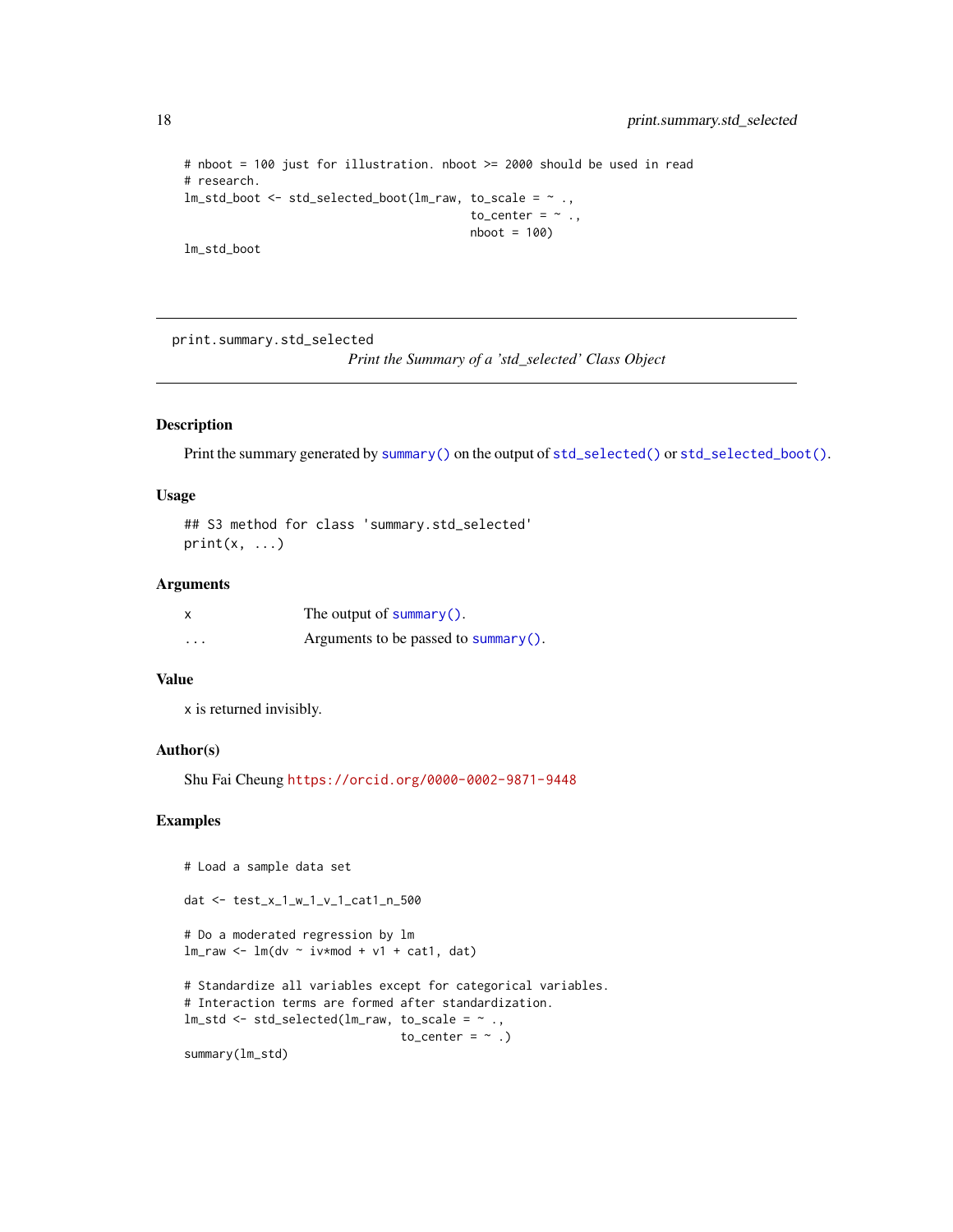<span id="page-18-0"></span>sleep\_emo\_con 19

```
# With bootstrapping
# nboot = 100 just for illustration. nboot >= 2000 should be used in read
# research.
lm\_std\_boot \leftarrow std\_selected\_boot(lm\_raw, to\_scale = ~ . ,to_center = \sim .,
                                            nboot = 100)
summary(lm_std_boot)
```
sleep\_emo\_con *Sample Dataset: Predicting Sleep Duration*

### Description

A random subset from a real dataset. For illustration.

### Usage

sleep\_emo\_con

### Format

A data frame with 500 rows and six variables:

case\_id Case ID, integer sleep\_duration Sleep duration in hours

conscientiousness Conscientiousness score, continuous

emotional\_stability Emotional stability score, continuous

age Age in years

gender Gender, string, "female" or "male"

<span id="page-18-1"></span>stdmod *Standardized Moderation Effect Given an 'lm' Output*

#### <span id="page-18-2"></span>Description

Compute the standardized moderation effect in a moderated regression model.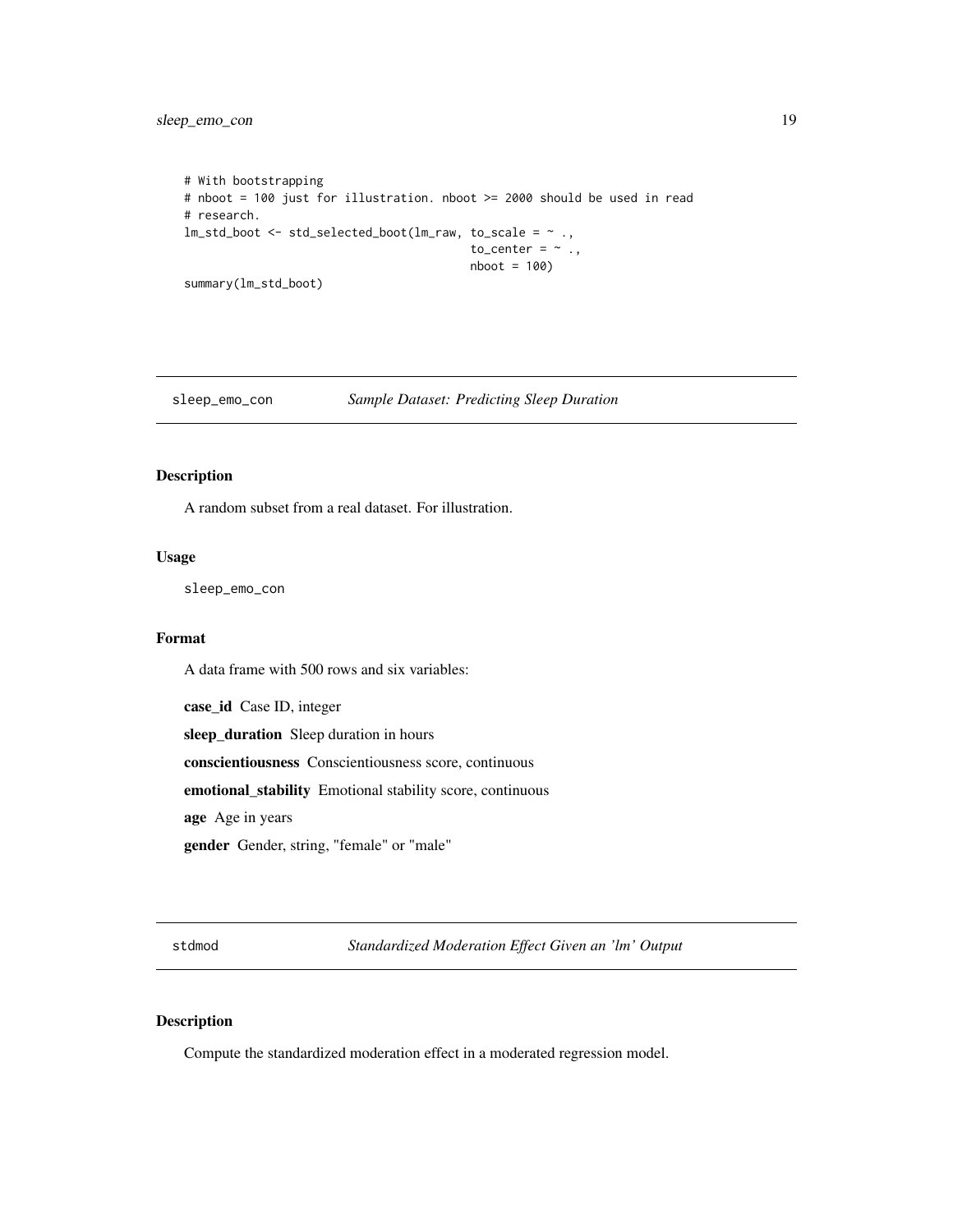20 stdmod states and the states of the states of the states of the states of the states of the states of the states of the states of the states of the states of the states of the states of the states of the states of the s

### Usage

```
stdmod(
  lm_out,
 x = NULL,w = NULL,y = NULL,x_rescale = TRUE,
 w_rescale = TRUE,
 y_rescale = TRUE
)
stdmod_boot(
  lm_out,
  ...,
 nboot = 100,
  conf = 0.95,boot_args = NULL,
  full_output = FALSE
)
```
### Arguments

| lm_out      | The output from $lm()$ .                                                                                                                                                                                                   |
|-------------|----------------------------------------------------------------------------------------------------------------------------------------------------------------------------------------------------------------------------|
| X           | The focal variable, that is, the variable with its effect being moderated. If sup-<br>plied, its standard deviation will be used for rescaling. Also called the indepen-<br>dent variable in some models. Default is NULL. |
| w           | The moderator. If supplied, its standard deviation will be used for rescaling.<br>Default is NULL.                                                                                                                         |
| У           | The outcome variable (dependent variable). If supplied, its standard deviation<br>will be used for rescaling. Default is NULL.                                                                                             |
| x_rescale   | If TRUE, will rescale x by its standard deviation. Default is TRUE.                                                                                                                                                        |
| w_rescale   | If TRUE, will rescale w by its standard deviation. Default is TRUE.                                                                                                                                                        |
| y_rescale   | If TRUE, will rescale y by its standard deviation. Default is TRUE.                                                                                                                                                        |
| $\ddots$    | Parameters to be passed to stdmod().                                                                                                                                                                                       |
| nboot       | The number of bootstrap samples. Default is 100.                                                                                                                                                                           |
| conf        | The level of confidence for the confidence interval. Default is .95.                                                                                                                                                       |
| boot_args   | A named list of arguments to be passed to boot::boot(). Default is NULL.                                                                                                                                                   |
| full_output | Whether the full output from $boot$ : :boot() is returned. Default is FALSE.                                                                                                                                               |
|             |                                                                                                                                                                                                                            |

### Details

Two more general functions, [std\\_selected\(\)](#page-23-1) and [std\\_selected\\_boot\(\)](#page-23-2), have been developed and can do what these functions do and more. Users are recommended to use them instead of [stdmod\(\)](#page-18-1) and [stdmod\\_boot\(\)](#page-18-2). These two functions will not be updated in the near future.

<span id="page-19-0"></span>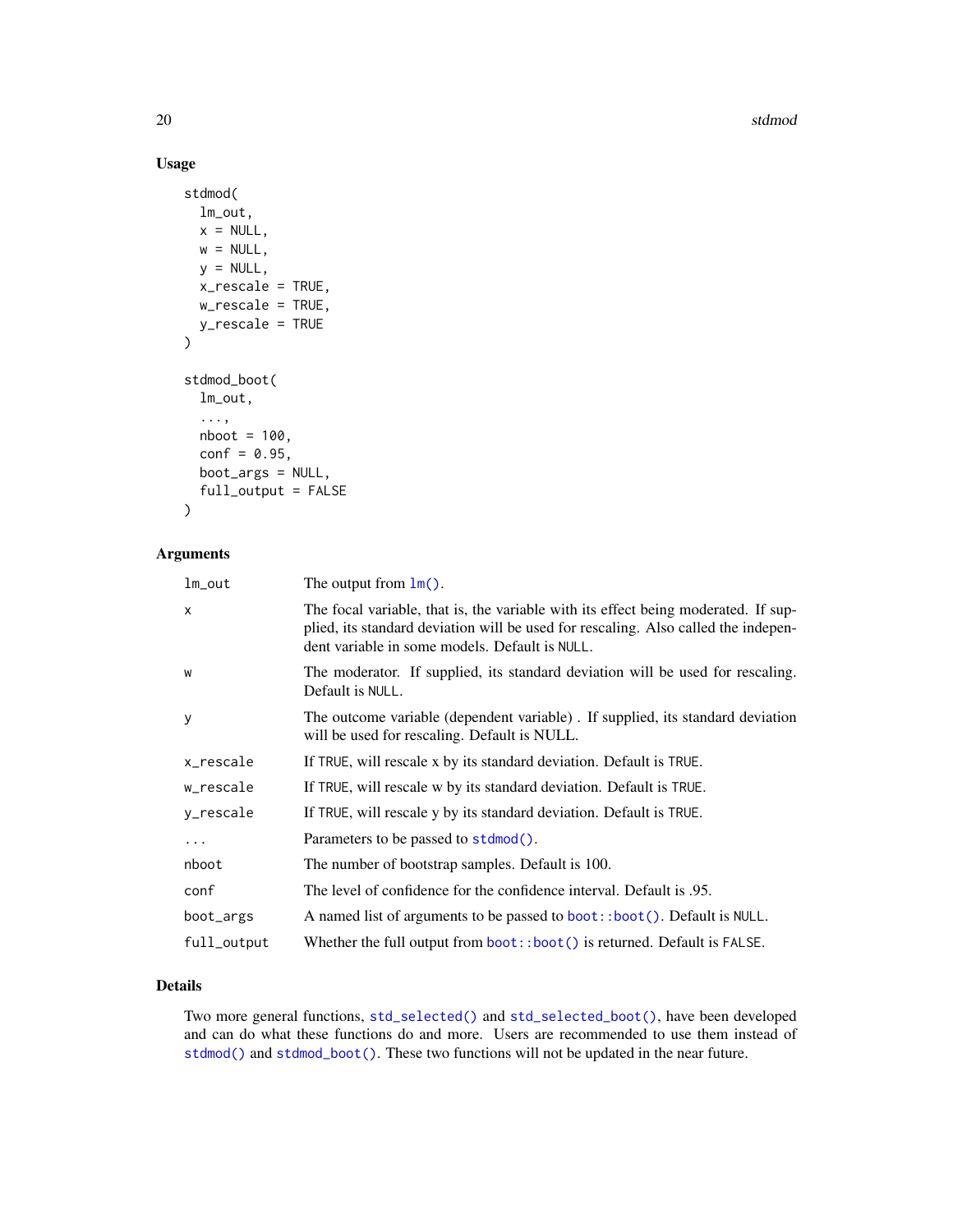#### <span id="page-20-0"></span>stdmod 21

Nevertheless, if computing the standardized moderation effect and forming its nonparametric bootstrap interval are all required, then these functions can still be used.

[stdmod\(\)](#page-18-1) computes the standardized moderation effect given an  $\text{lm}()$  output using the formula from Cheung, Cheung, Lau, Hui, and Vong (2022). Users specify the moderator, the focal variable (the variable with its effect on the outcome variable moderated), the outcome variable (dependent variable) , and the corresponding standardized moderation effect. Users can also select which variable(s) will be standardized.

[stdmod\\_boot\(\)](#page-18-2) is a wrapper of [stdmod\(\)](#page-18-1). It computes the nonparametric bootstrap confidence interval of the standardized moderation effect, as suggested by Cheung, Cheung, Lau, Hui, and Vong (2022), given the output of  $\text{lm}()$ 

Percentile interval from [boot::boot.ci\(\)](#page-0-0) is returned by this function. If other types of confidence intervals are desired, set full\_output = TRUE and use [boot::boot.ci\(\)](#page-0-0) on the element boot\_out in the output of this function.

#### Value

[stdmod\(\)](#page-18-1) returns a scalar: The standardized moderation effect.

[stdmod\\_boot\(\)](#page-18-2) returns a list with two elements. The element ci is a numeric vector of the bootstrap confidence interval. The element boot\_out, if not NA, is the output of [boot::boot\(\)](#page-0-0), which is used to do the bootstrapping.

#### Functions

- stdmod: The base function for computing standardized moderation effect
- stdmod\_boot: A wrapper of [stdmod\(\)](#page-18-1) that computes the nonparametric bootstrap confidence interval of the standardized moderation effect.

#### Author(s)

Shu Fai Cheung <https://orcid.org/0000-0002-9871-9448>

#### References

Cheung, S. F., Cheung, S.-H., Lau, E. Y. Y., Hui, C. H., & Vong, W. N. (2022) Improving an old way to measure moderation effect in standardized units. Advance online publication. *Health Psychology*. [doi:10.1037/hea0001188](https://doi.org/10.1037/hea0001188)

#### Examples

# Load a test data of 500 cases dat <- test\_x\_1\_w\_1\_v\_2\_n\_500 # Do regression as usual:  $lm$ \_raw <-  $lm$ (dv ~ iv\*mod + v1 + v2, dat) summary(lm\_raw)

# The standard deviations of iv, dv, and mod: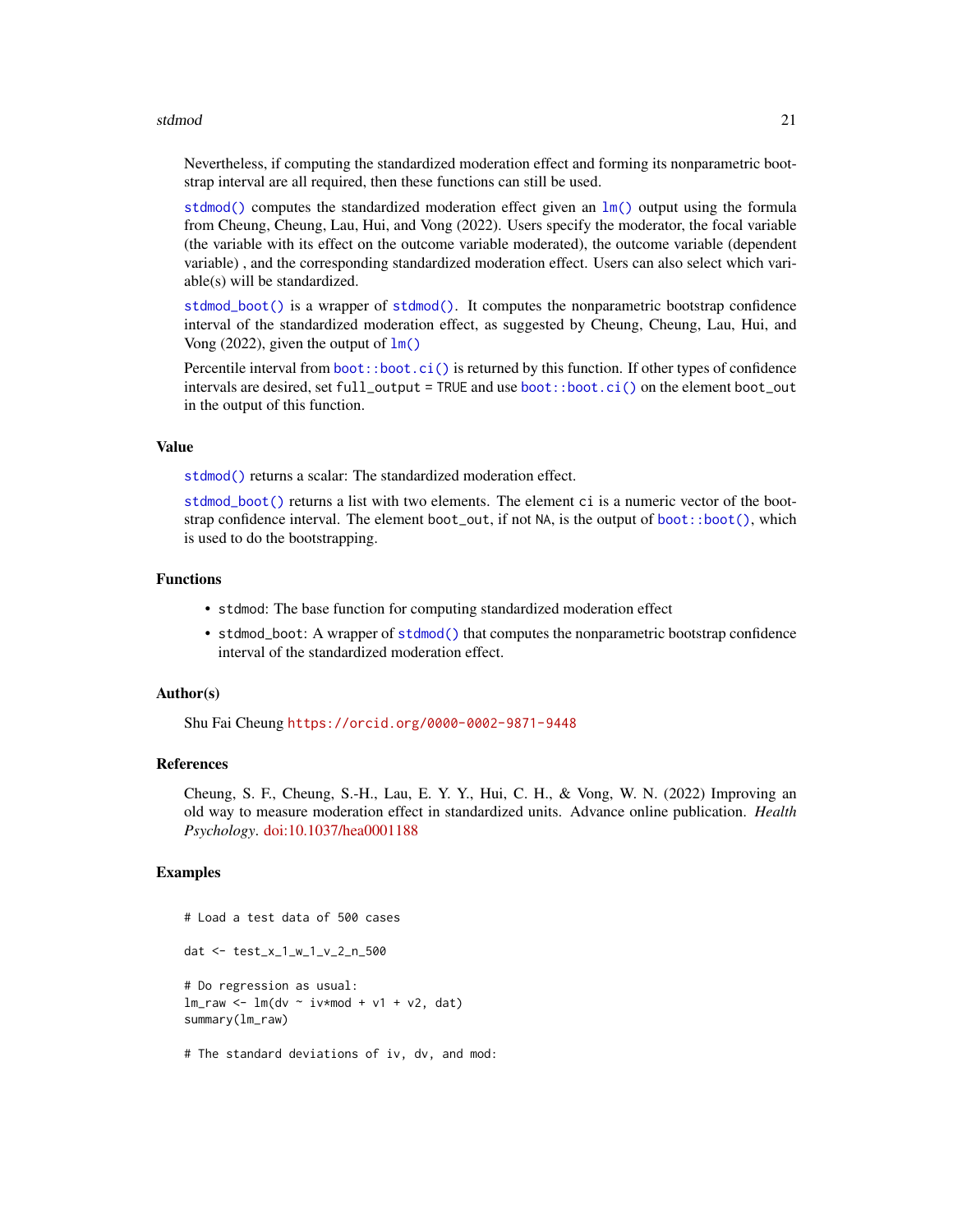```
sds <- apply(dat, 2, sd)
sds
# Compute the standardized moderation effect:
stdmod_xyw <- stdmod(lm\_raw, x = iv, y = dv, w = mod)
stdmod_xyw
# By default, all three variables will be standardized.
# Check against self-computed standardized moderation effect:
coef(lm_raw)["iv:mod"] * sds["iv"] * sds["mod"] / sds["dv"]
# Standardize only the iv, i.e., do not standardized dv and the moderator:
stdmod_x <- stdmod(lm_raw, x = iv, y = dv, w = mod,
                   x_rescale = TRUE, y_rescale = FALSE, w_rescale = FALSE)
stdmod_x
# Check against self-computed moderation effect with only iv standardized:
coef(lm_raw)["iv:mod"] * sds["iv"]
dat <- test_x_1_w_1_v_2_n_500
# Do regression as usual:
lm<sup>-mu</sup> <- lm(dv ~ iv*mod + v1 + v2, dat)
# Compute the standardized moderation effect.
# Form its confidence interval by nonparametric bootstrapping.
set.seed(85740917)
stdmod_xyw_boot <- stdmod_boot(lm\_raw, x = iv, w = mod, y = dv, nboot = 100)
# In real analysis, nboot should be at least 2000.
# Print the ci
stdmod_xyw_boot$ci
# Repeat the analysis but keep the results from boot:
set.seed(85740917)
stdmod_xyw_boot <- stdmod_boot(lm_raw, x = iv, w = mod, y = dv,
                                 nboot = 200, full_output = TRUE)
# In real analysis, nboot should be at least 2000.
# Print the 95% percentile confidence interval
stdmod_xyw_boot$ci
```
<span id="page-21-1"></span>stdmod\_lavaan *Standardized Moderation Effect and Its Bootstrap CI in 'lavaan'*

#### Description

Compute the standardized moderation effect in a structural equation model fitted by [lavaan::lavaan\(\)](#page-0-0) or its wrappers and form the nonparametric bootstrap confidence interval.

<span id="page-21-0"></span>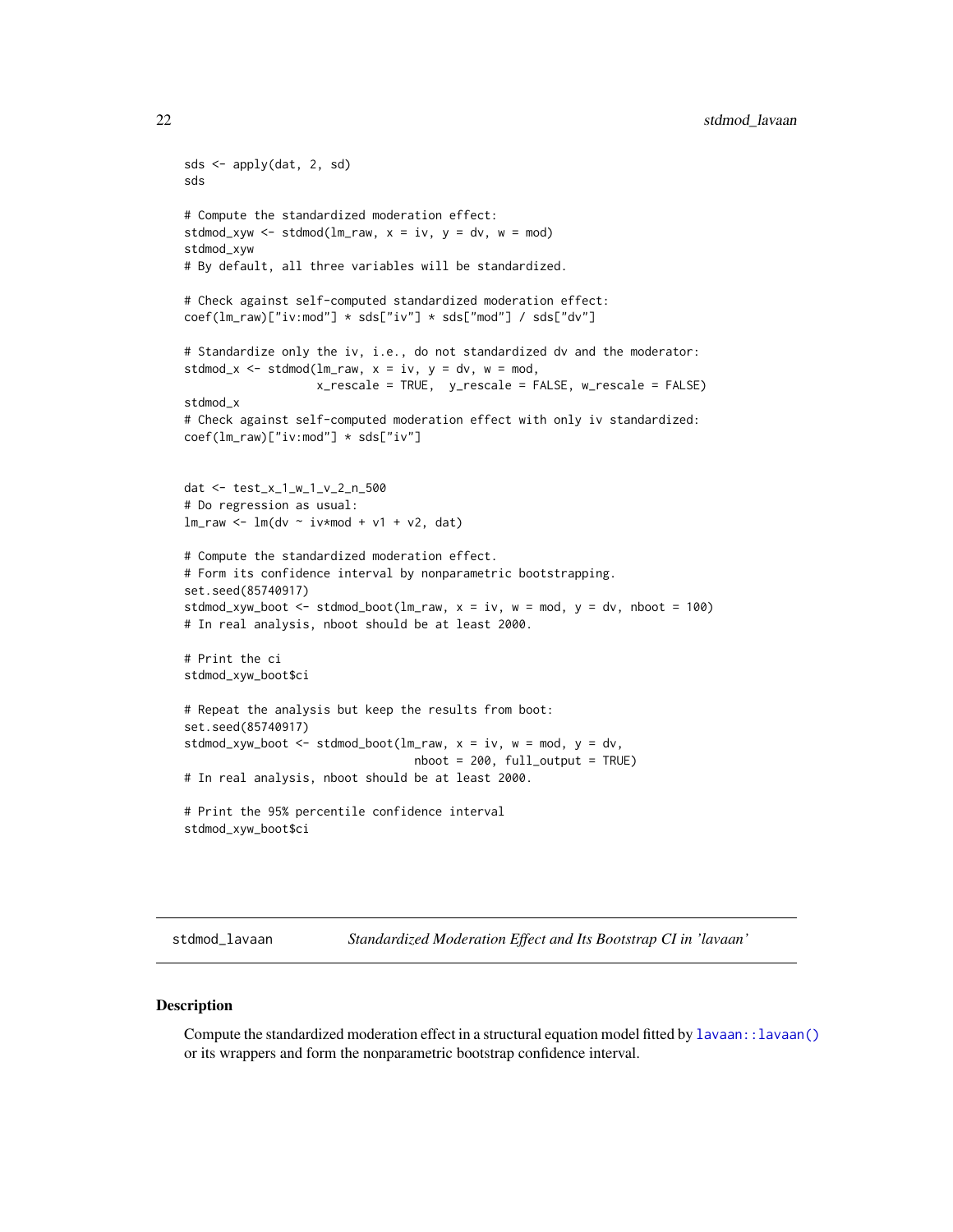#### <span id="page-22-0"></span>Usage

stdmod\_lavaan(fit, x, y, w, x\_w, boot\_ci = FALSE,  $R = 100$ , conf = 0.95, ...)

#### Arguments

| fit      | The SEM output by lavaan: : lavaan() or its wrappers.                                                                                                                                        |
|----------|----------------------------------------------------------------------------------------------------------------------------------------------------------------------------------------------|
| $\times$ | The name of the focal variable in the model, the variable with its effect on the<br>outcome variable being moderated.                                                                        |
| У        | The name of the outcome variable (dependent variable) in the model.                                                                                                                          |
| W        | The name of the moderator in the model.                                                                                                                                                      |
| $X_{W}$  | The name of the product term $(x * w)$ in the model. It can be the variable<br>generated by the colon operator, e.g., "x:w", which is only in the model and not<br>in the original data set. |
| boot_ci  | Boolean. Whether nonparametric bootstrapping will be conducted. Default is<br>FALSE.                                                                                                         |
| R        | The number of nonparametric bootstrapping samples. Default is 100. Set this to<br>at least 2000 in actual use.                                                                               |
| conf     | The level of confidence. Default is .95, i.e., 95%.                                                                                                                                          |
| .        | Optional arguments to be passed to boot::boot(). Parallel processing can be<br>used by adding the appropriate arguments in boot::boot().                                                     |

### Details

[stdmod\\_lavaan\(\)](#page-21-1) accepts a [lavaan::lavaan](#page-0-0) object, the structural equation model output returned by [lavaan::lavaan\(\)](#page-0-0) and its wrappers (e.g, [lavaan::sem\(\)](#page-0-0)) and computes the standardized moderation effect using the formula in the appendix of Cheung, Cheung, Lau, Hui, and Vong (2022).

The standard deviations of the focal variable (the variable with its effect on the outcome variable being moderated), moderator, and outcome variable (dependent variable) are computed from the implied covariance matrix returned by [lavaan::lavInspect\(\)](#page-0-0). Therefore, models fitted to data sets with missing data (e.g., with missing = "fiml") are also supported.

If nonparametric bootstrap confidence interval is requested with R bootstrap samples, the model will be fitted R times to these samples, and the standardized moderation effect will be computed in each sample. This ensures that all components used in the computation, including the standard deviations, are also computed from the bootstrapping samples.

Note that the computation can be slow because [lavaan::lavaan\(\)](#page-0-0) or its wrappers will be called R times.

#### Value

A list of class stdmod\_lavaan with these elements:

- stdmod: The standardized moderation effect.
- ci: The nonparametric bootstrap confidence interval. NA if confidence interval not requested.
- boot\_out: The raw output from [boot::boot\(\)](#page-0-0). NA if confidence interval not requested.
- fit: The original fit object.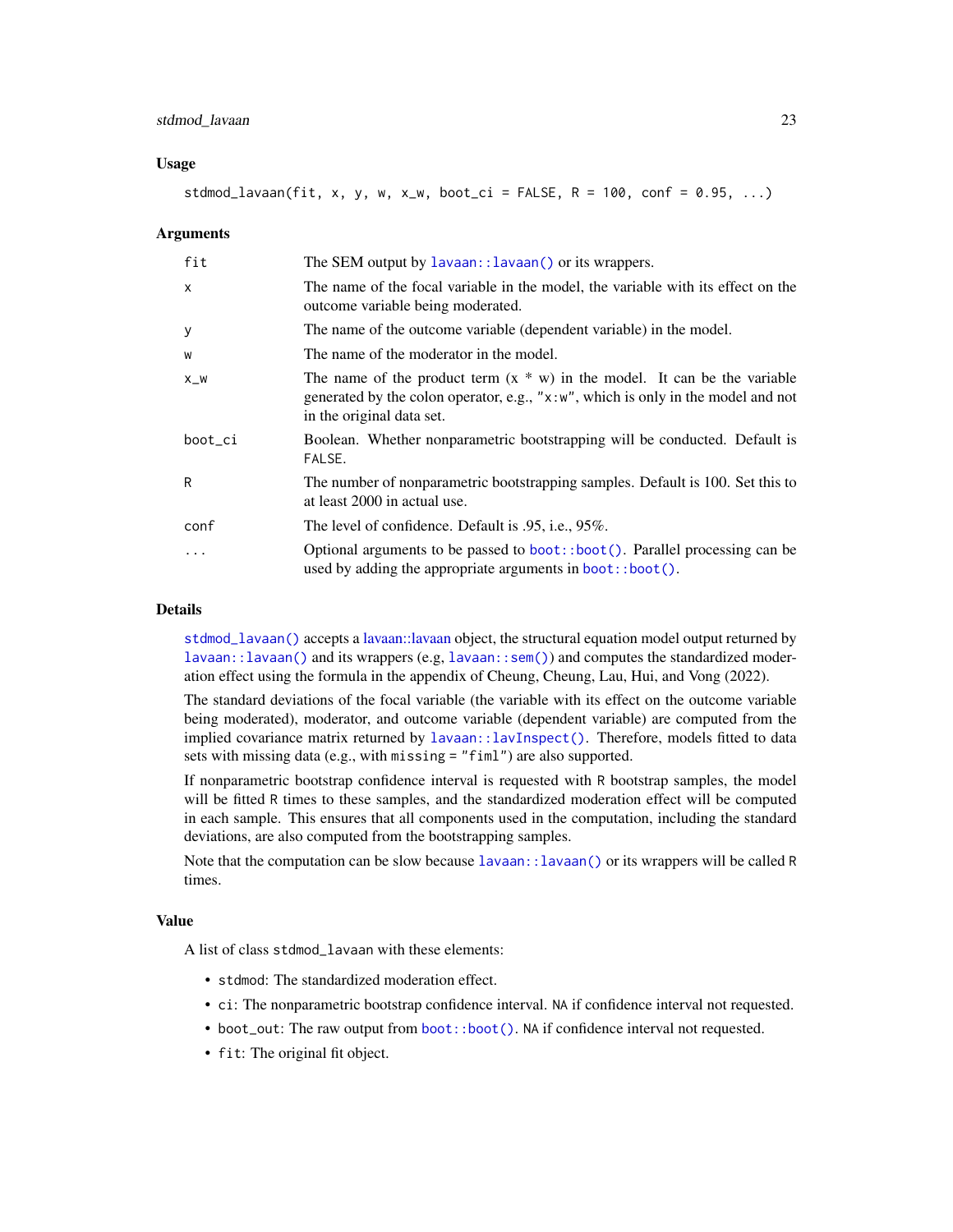#### <span id="page-23-0"></span>Author(s)

Shu Fai Cheung <https://orcid.org/0000-0002-9871-9448>

#### References

Cheung, S. F., Cheung, S.-H., Lau, E. Y. Y., Hui, C. H., & Vong, W. N. (2022) Improving an old way to measure moderation effect in standardized units. Advance online publication. *Health Psychology*. [doi:10.1037/hea0001188](https://doi.org/10.1037/hea0001188)

#### Examples

#Load a test data of 500 cases

```
dat <- test_mod1
library(lavaan)
mod <-
"
med \sim iv + mod + iv:mod + cov1
dv ~ med + cov2
"
fit <- sem(mod, dat)
# Compute the standardized moderation effect
out_noboot <- stdmod_lavaan(fit = fit,
                            x = "iv",y = "med",
                            w = "mod",
                            x_w = "iv:mod")out_noboot
# Compute the standardized moderation effect and
# its percentile confidence interval using
# nonparametric bootstrapping
set.seed(8479075)
system.time(out_boot <- stdmod_lavaan(fit = fit,
                                      x = "iv",y = "med",
                                      w = "mod",
                                      x_w = "iv:mod"boot_ci = TRUE,
                                      R = 50)# In real analysis, R should be at least 2000.
out_boot
```
<span id="page-23-2"></span>

<span id="page-23-1"></span>std\_selected *Standardize Variables in a Regression Model*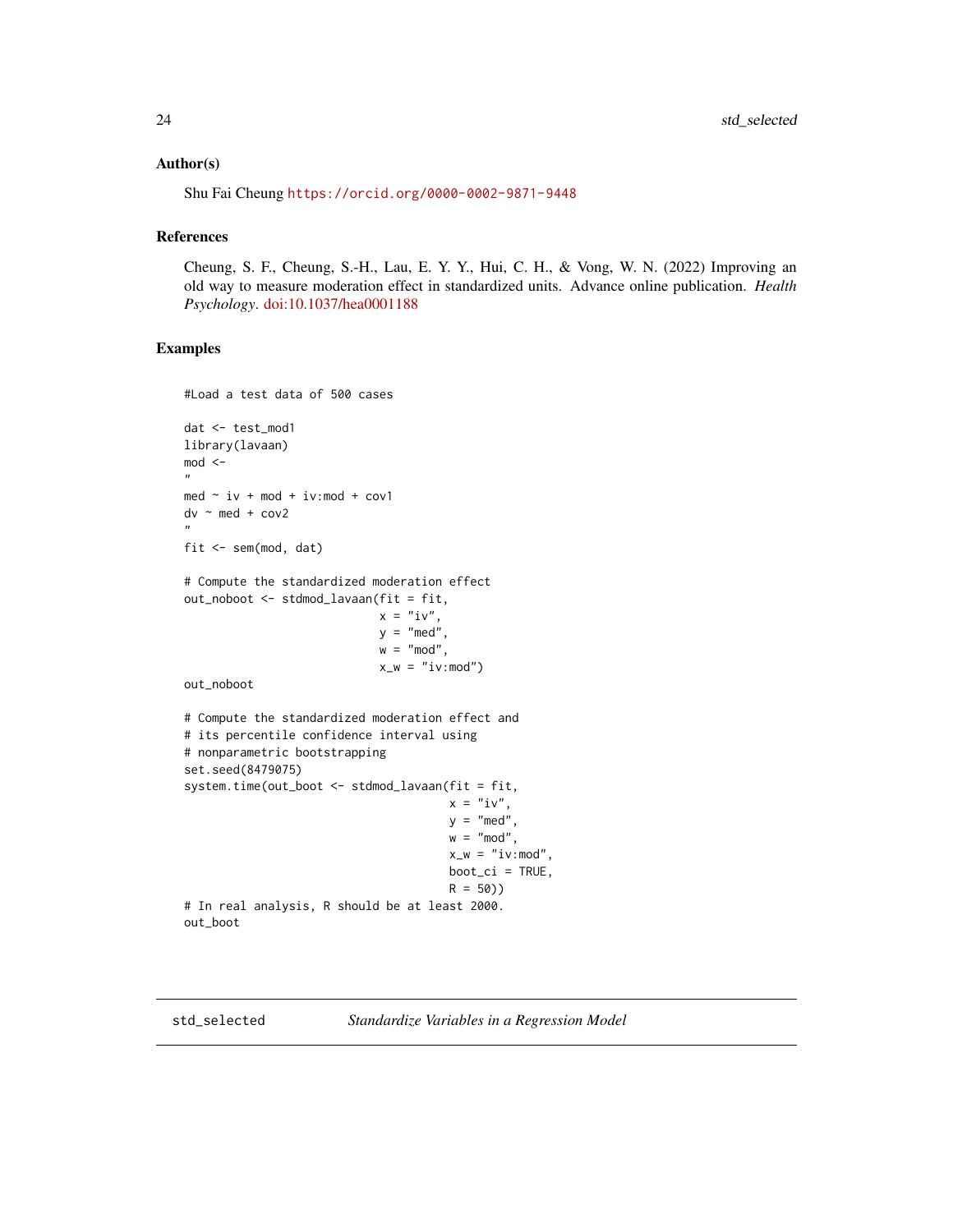### <span id="page-24-0"></span>std\_selected 25

### Description

Standardize, mean center, or scale by standard deviation selected variables in a regression model and refit the model

### Usage

```
std_selected(lm_out, to_scale = NULL, to_center = NULL)
std_selected_boot(
 lm_out,
  ...,
 conf = 0.95,nboot = 100,boot_args = NULL,
 save_boot_est = TRUE,
 full_output = FALSE
)
```
### Arguments

| lm_out        | The output from $lm()$ .                                                                                                                                                                                                                                                                                                                                                                                                                                                           |
|---------------|------------------------------------------------------------------------------------------------------------------------------------------------------------------------------------------------------------------------------------------------------------------------------------------------------------------------------------------------------------------------------------------------------------------------------------------------------------------------------------|
| to_scale      | The terms to be rescaled by standard deviation, specified by a formula as in<br>$lm()$ . For example, if the terms to be scaled are x1 and x3, use $\sim x1 + x3$ . No<br>need to specify the interaction term. To scale the outcome variable, list it on<br>the right hand side as a predictor. Specify only the original variables. If NULL,<br>then no terms will be rescaled by their standard deviations. Variables that are<br>not numeric will be ignored. Default is NULL. |
| to_center     | The terms to be mean centered, specified by a formula as in $\text{Im}()$ . For example,<br>if the terms to be centered is $x1$ and $x3$ , use $\sim x1 + x3$ . No need to specify the<br>interaction term. To center the outcome variable, list it on the right hand side<br>as a predictor. Specify only the original variables. If NULL, then no term will be<br>centered. Default is NULL.                                                                                     |
| $\ddots$      | Arguments to be passed to std_selected().                                                                                                                                                                                                                                                                                                                                                                                                                                          |
| conf          | The level of confidence for the confidence interval. Default is 0.95.                                                                                                                                                                                                                                                                                                                                                                                                              |
| nboot         | The number of bootstrap samples. Default is 100.                                                                                                                                                                                                                                                                                                                                                                                                                                   |
| boot_args     | A named list of arguments to be passed to boot::boot(). Default is NULL.                                                                                                                                                                                                                                                                                                                                                                                                           |
| save_boot_est | If TRUE, the default, the bootstrap estimates will be saved in the element boot_est<br>of the output.                                                                                                                                                                                                                                                                                                                                                                              |
| full_output   | Whether the full output from $boot$ : boot() is returned. Default is FALSE. If<br>TRUE, the full output from boot: : boot () will be saved in the element boot_out<br>of the output.                                                                                                                                                                                                                                                                                               |

### Details

[std\\_selected\(\)](#page-23-1) was originally developed to compute the standardized moderation effect and the standardized coefficients for other predictors given an  $lm()$  output (Cheung, Cheung, Lau, Hui, &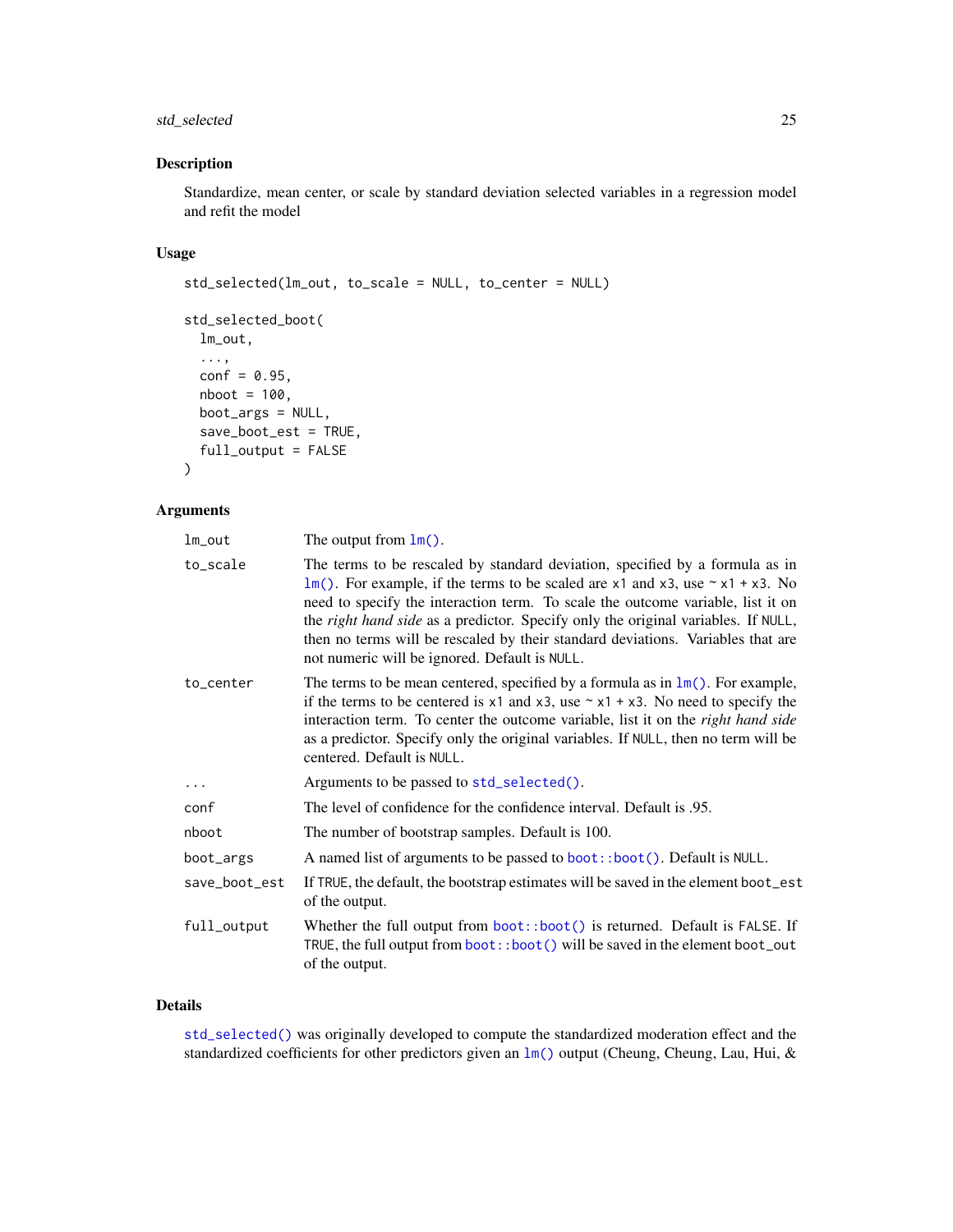<span id="page-25-0"></span>Vong, 2022). It has been extended such that users can specify which variables in a regression model are to be mean-centered and/or rescaled by their standard deviations. If the model has one or more interaction terms, they will be formed after the transformation, yielding the correct standardized solution for a moderated regression model. Moreover, categorical predictors will be automatically skipped in mean-centering and rescaling.

Standardization is conducted when a variable is mean-centered and then rescaled by its standard deviation. Therefore, if the goal is to get the standardized solution of a moderated regression, users just instruct the function to standardize all non-categorical variables in the regression model.

[std\\_selected\\_boot\(\)](#page-23-2) is a wrapper of [std\\_selected\(\)](#page-23-1). It calls [std\\_selected\(\)](#page-23-1) once for each bootstrap sample, and then computes the nonparametric bootstrap percentile confidence intervals (Cheung, Cheung, Lau, Hui, & Vong, 2022).

This function intentionally does not have an argument for setting the seed for random number. Users are recommended to set the seed, e.g., using set. seed() before calling it, to ensure reproducibility.

### Value

The updated  $lm()$  output, with the class std\_selected added. It will be treated as a usual  $lm()$ object by most functions. These are the major additional element in the list:

- scaled\_terms: If not NULL, a character vector of the variables scaled.
- centered\_terms: If not NULL, a character vector of the variables mean-centered.
- scaled\_by: A numeric vector of the scaling factors for all the variables in the model. The value is 1 for terms not scaled.
- centered\_by: A numeric vector of the numbers used for centering for all the variables in the model. The value is 0 for terms not centered.
- std\_selected\_call: The original call.
- lm\_out\_call: The call in lm\_out.

Like [std\\_selected\(\)](#page-23-1), [std\\_selected\\_boot\(\)](#page-23-2) returns the updated  $lm()$  output, with the class std\_selected added. The output of [std\\_selected\\_boot\(\)](#page-23-2) contain these additional elements in the list:

- boot\_ci: A data frame of the bootstrap confidence intervals of the regression coefficient.
- nboot: The number of bootstrap samples requested.
- conf: The level of confidence, in proportion.
- boot\_est: A matrix of the bootstrap estimates of the regression coefficients. The number of rows equal to nboot, and the number of columns equal to the number of terms in the regression model.
- std\_selected\_boot\_call: The call to std\_selected\_boot().
- boot\_out: If available, the original output from boot::boot().

#### Functions

- std\_selected: The base function to center or scale selected variables in a regression model
- std\_selected\_boot: A wrapper of [std\\_selected\(\)](#page-23-1) that forms nonparametric bootstrap confidence intervals.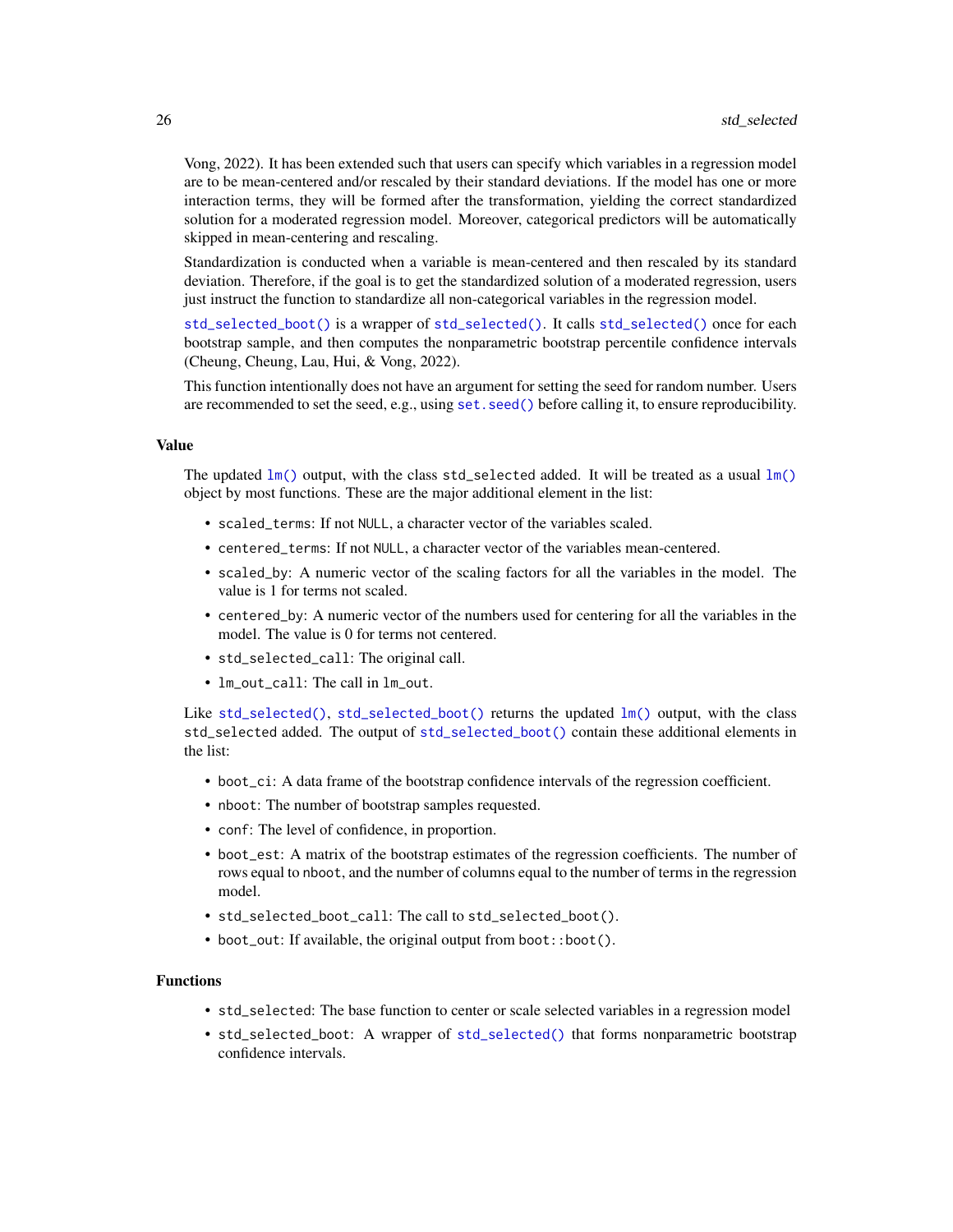### std\_selected 27

#### Author(s)

Shu Fai Cheung <https://orcid.org/0000-0002-9871-9448>

#### References

Cheung, S. F., Cheung, S.-H., Lau, E. Y. Y., Hui, C. H., & Vong, W. N. (2022) Improving an old way to measure moderation effect in standardized units. Advance online publication. *Health Psychology*. [doi:10.1037/hea0001188](https://doi.org/10.1037/hea0001188)

```
# Load a sample data set
dat <- test_x_1_w_1_v_1_cat1_n_500
head(dat)
# Do a moderated regression by lm
lm_raw <- lm(dv ~ iv*mod + v1 + cat1, dat)
summary(lm_raw)
# Mean center mod only
lm_cw \leftarrow std\_selected(lm_raw, to_center = ~mod)summary(lm_cw)
# Mean center mod and iv
lm_cwx \leq std\_selected(lm_raw, to_center = ~ mod + iv)summary(lm_cwx)
# Standardize both mod and iv
lm\_stdwx <- std_selected(lm\_raw, to_scale = \sim mod + iv,
                                 to_c center = ~\sim mod + iv)
summary(lm_stdwx)
# Standardize all variables except for categorical variables.
# Interaction terms are formed after standardization.
lm\_std \leftarrow std\_selected(lm\_raw, to\_scale = ~ . ,to_center = \sim .)
summary(lm_std)
dat <- test_x_1_w_1_v_1_cat1_n_500
head(dat)
# Do a moderated regression by lm
lm\_raw \leftarrow lm(dv \sim iv*mod + v1 + cat1, dat)summary(lm_raw)
# Standardize all variables as in std_selected above, and compute the
# nonparametric bootstrapping percentile confidence intervals.
lm_std_boot <- std_selected_boot(lm_raw,
                                   to_scale = \sim .,
                                   to_center = \sim .,
```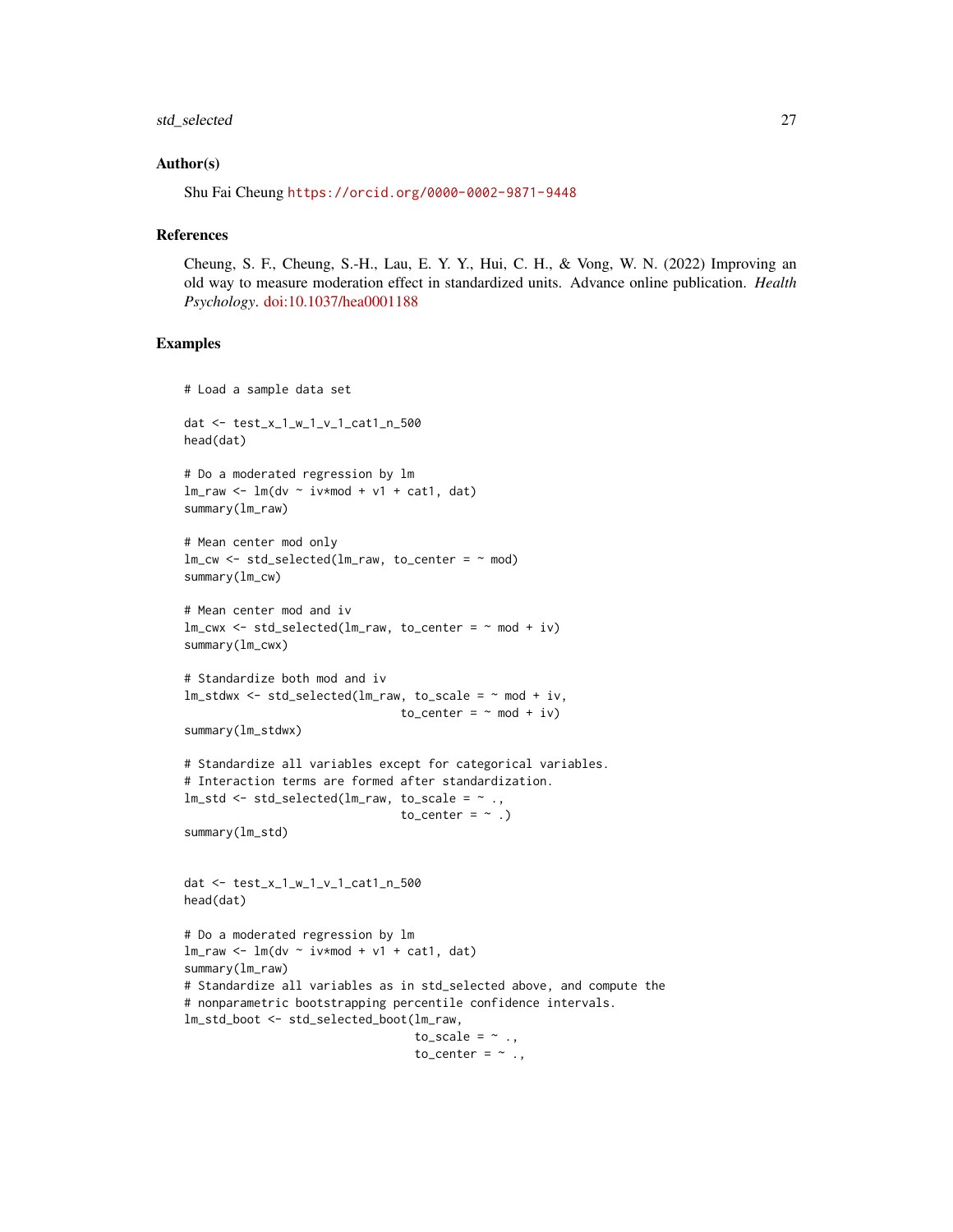```
conf = .95,
                                nboot = 100# In real analysis, nboot should be at least 2000.
summary(lm_std_boot)
```
summary.std\_selected *Summary Method for a 'std\_selected' Class Object*

#### Description

Summarize the results of [std\\_selected\(\)](#page-23-1) or [std\\_selected\\_boot\(\)](#page-23-2).

#### Usage

## S3 method for class 'std\_selected' summary(object, ...)

#### Arguments

| object            | The output of std_selected() or std_selected_boot(). |
|-------------------|------------------------------------------------------|
| $\cdot\cdot\cdot$ | Additional arguments. Ignored by this function.      |

### Value

An object of class summary.std\_selected, with bootstrap confidence intervals added if present in the object. The object is a list. Its main element coefficients is similar to the coefficient table in the [summary\(\)](#page-0-0) printout of  $lm()$ . This object is for printing summary information of the results from [std\\_selected\(\)](#page-23-1) or [std\\_selected\\_boot\(\)](#page-23-2).

### Author(s)

Shu Fai Cheung <https://orcid.org/0000-0002-9871-9448>

```
# Load a sample data set
dat <- test_x_1_w_1_v_1_cat1_n_500
# Do a moderated regression by lm
lm_raw <- lm(dv ~ iv*mod + v1 + cat1, dat)
summary(lm_raw)
# Standardize all variables except for categorical variables.
# Interaction terms are formed after standardization.
lm\_std \leftarrow std\_selected(lm\_raw, to\_scale = ~ . ,to_center = \sim.)
```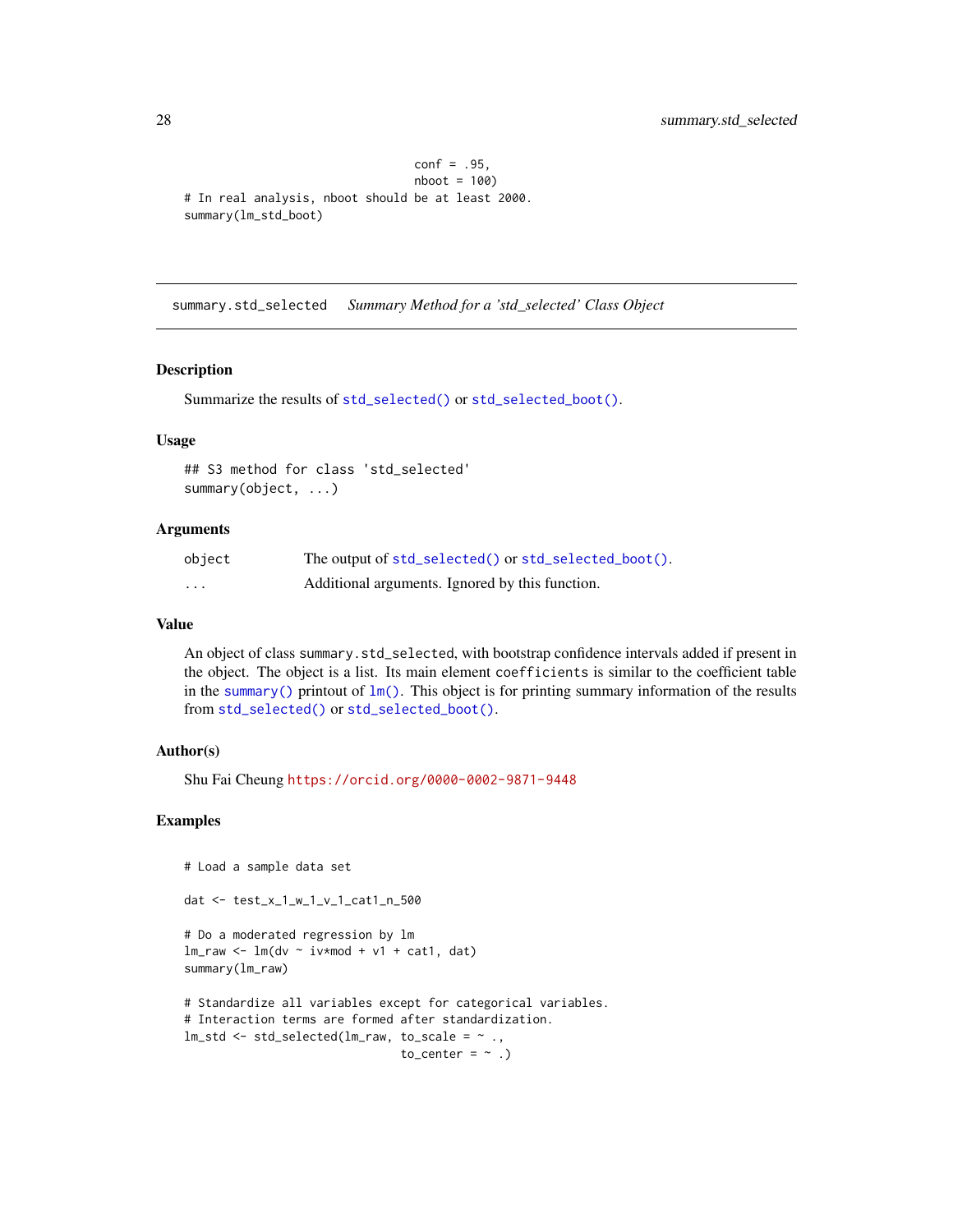#### <span id="page-28-0"></span>test\_mod1 29

```
summary(lm_std)
# With bootstrapping
# nboot = 100 just for illustration. nboot >= 2000 should be used in read
# research.
lm_std_boot <- std_selected_boot(lm_raw, to_scale = ~ .,
                                         to_center = \sim .,
                                         nboot = 100)
summary(lm_std_boot)
```
### test\_mod1 *Sample Dataset: A Path Model With A Moderator*

### Description

For testing. Generated from the following model.

```
mod < -,,
med \sim iv + mod + iv:mod + cov1
dv \sim med + cov2
"
```
#### Usage

test\_mod1

### Format

A data frame with 300 rows and 6 variables:

- dv Dependent variable, continuous
- iv Independent variable, continuous
- med Mediator, continuous
- mod Moderator, continuous
- cov1 Covariate, continuous
- cov2 Covariate, continuous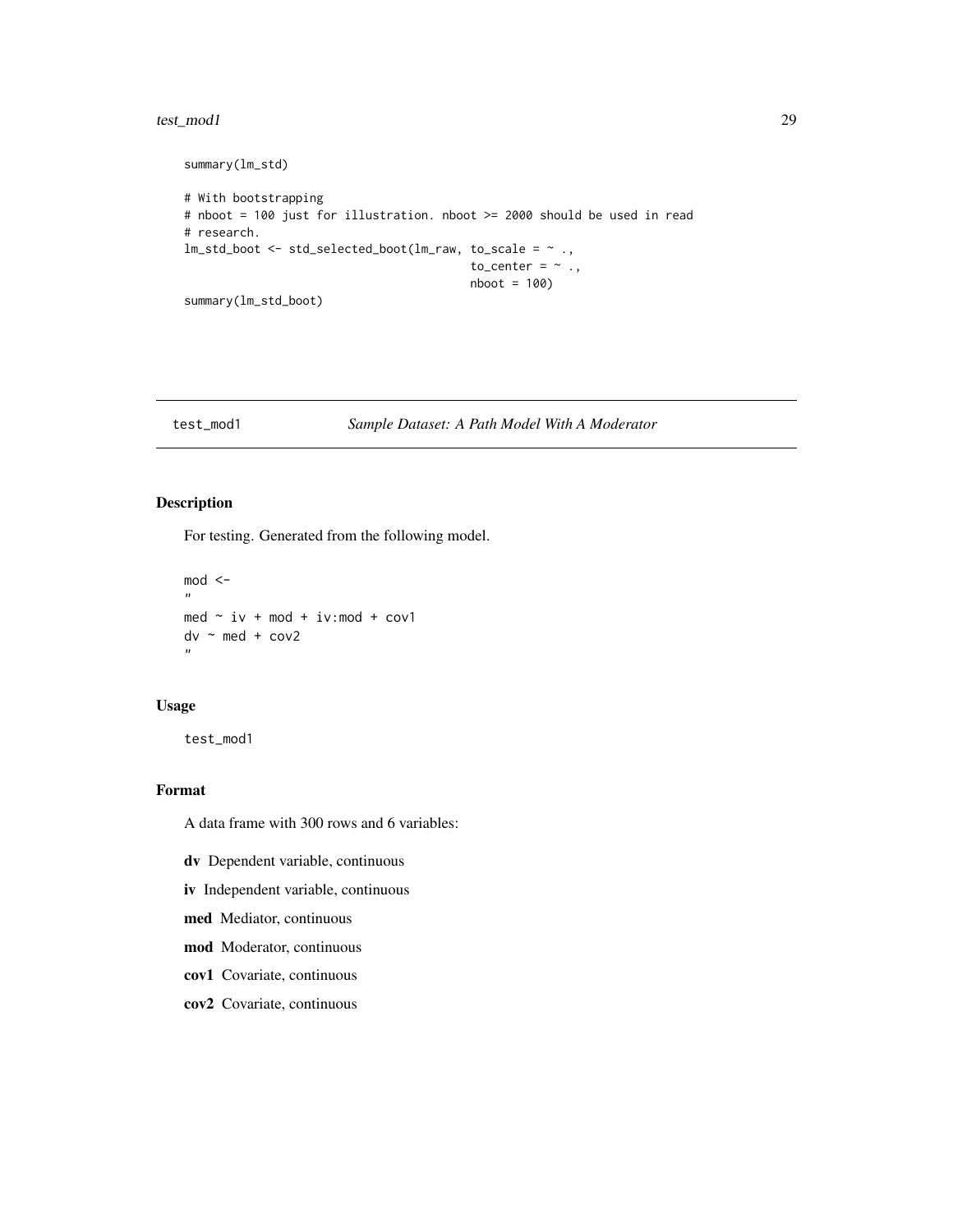<span id="page-29-0"></span>

### Description

For testing. Generated from the following model.

 $mod < -$ " med  $\sim$  iv + cov1  $dv$  ~ med + mod + med: mod + cov2 "

### Usage

test\_mod2

### Format

A data frame with 300 rows and 6 variables:

- dv Dependent variable, continuous
- iv Independent variable, continuous
- med Mediator, continuous
- mod Moderator, continuous
- cov1 Covariate, continuous
- cov2 Covariate, continuous

test\_mod3\_miss *Sample Dataset: A Path Model With A Moderator*

#### Description

For testing the handling of warnings in [stdmod\\_lavaan\(\)](#page-21-1). Generated from the following model. dv has about 88% missing. A warning on missing data will be raised in some bootstrap samples.

 $mod < -$ " med  $\sim$  iv + mod + iv:mod + cov1  $dv \sim$  med + cov2 ,,

#### Usage

test\_mod3\_miss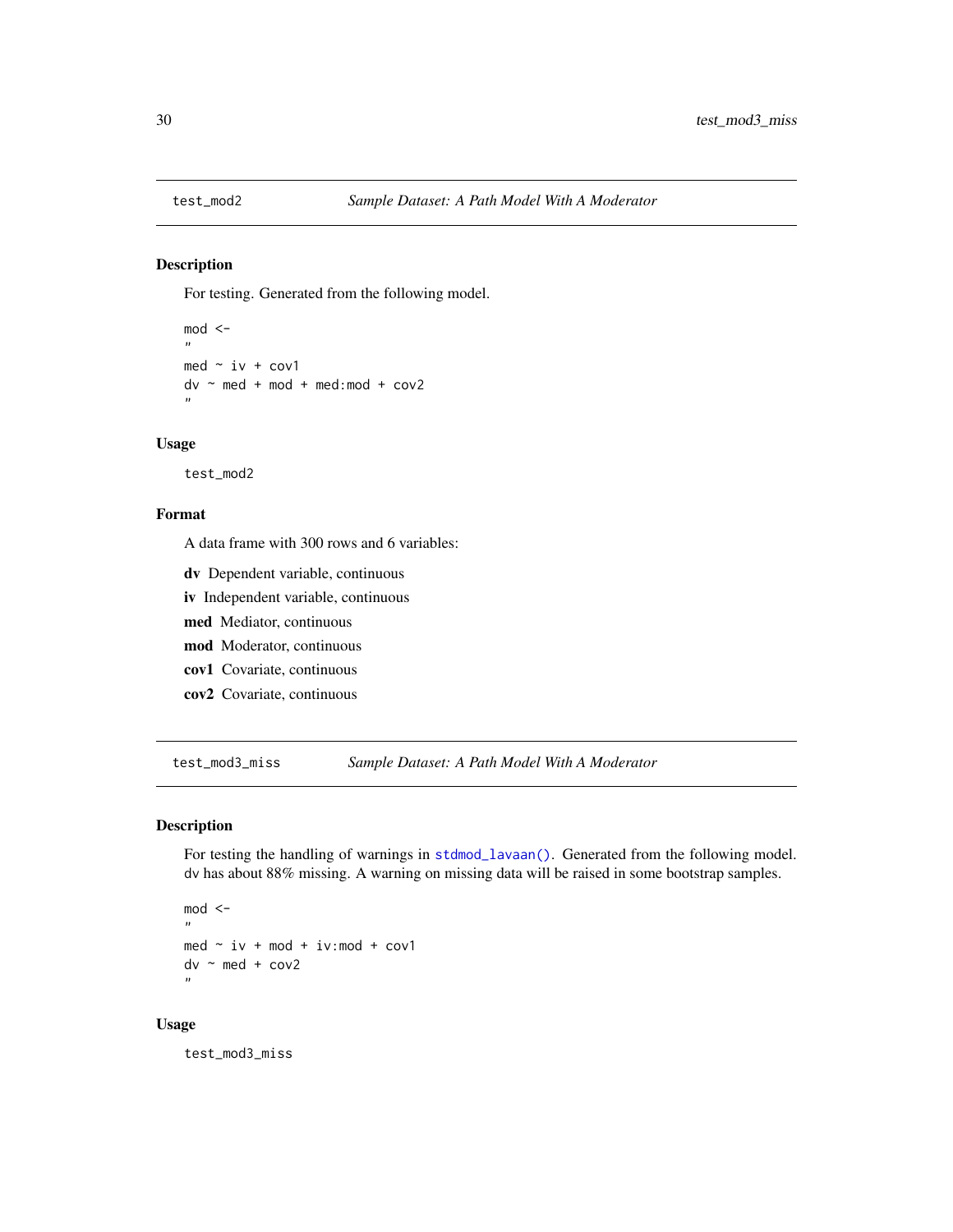### <span id="page-30-0"></span>Format

A data frame with 500 rows and 6 variables:

dv Dependent variable, continuous

iv Independent variable, continuous

med Mediator, continuous

mod Moderator, continuous

- cov1 Covariate, continuous
- cov2 Covariate, continuous

test\_x\_1\_w\_1\_v\_1\_cat1\_n\_500 *Sample Dataset: One IV, One Moderator, Two Covariates*

### Description

A covariate (cat1) is categorical. For testing.

#### Usage

test\_x\_1\_w\_1\_v\_1\_cat1\_n\_500

#### Format

A data frame with 500 rows and five variables:

- dv Dependent variable, continuous
- iv Independent variable, continuous
- mod Moderator variable, continuous
- v1 Covariate, continuous
- cat1 Covariate, categorical (string) with three values: "gp1", "gp2", and "gp3"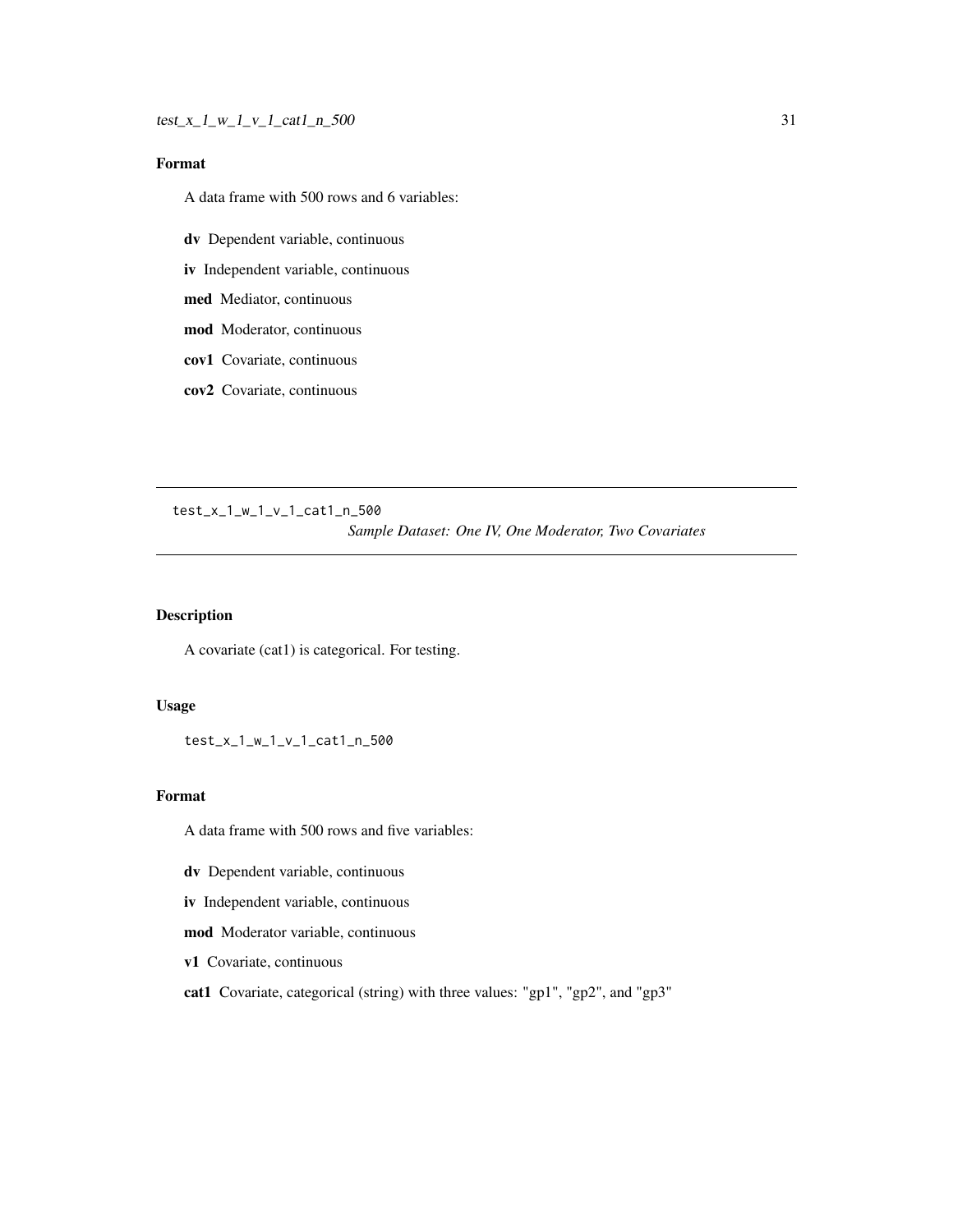<span id="page-31-0"></span>test\_x\_1\_w\_1\_v\_1\_cat1\_xw\_cov\_n\_500

*Sample Dataset: One IV, One Moderator, Two Covariates*

### Description

The independent variable and the moderator are associated. For demonstrating the use of tumble graph.

#### Usage

test\_x\_1\_w\_1\_v\_1\_cat1\_xw\_cov\_n\_500

#### Format

A data frame with 500 rows and 5 variables:

dv Dependent variable, continuous

iv Independent variable, continuous

mod Moderator variable, continuous

v1 Covariate, continuous

cat1 Covariate, categorical (string) with three values, "gp1", "gp2", and "gp3"

test\_x\_1\_w\_1\_v\_1\_cat1\_xw\_cov\_wcat3\_n\_500

*Sample Dataset: One IV, One 3-Category Moderator, Two Covariates*

### Description

The independent variable and the categorical moderator are associated. For demonstrating the use of tumble graph.

#### Usage

test\_x\_1\_w\_1\_v\_1\_cat1\_xw\_cov\_wcat3\_n\_500

#### Format

A data frame with 500 rows and 5 variables:

dv Dependent variable, continuous

iv Independent variable, continuous

- mod Moderator variable, categorical (string) with three categories, "City Alpha", "City Gamma", and "City Beta"
- v1 Covariate, continuous
- cat1 Covariate, categorical (string) with three values, "gp1", "gp2", and "gp3"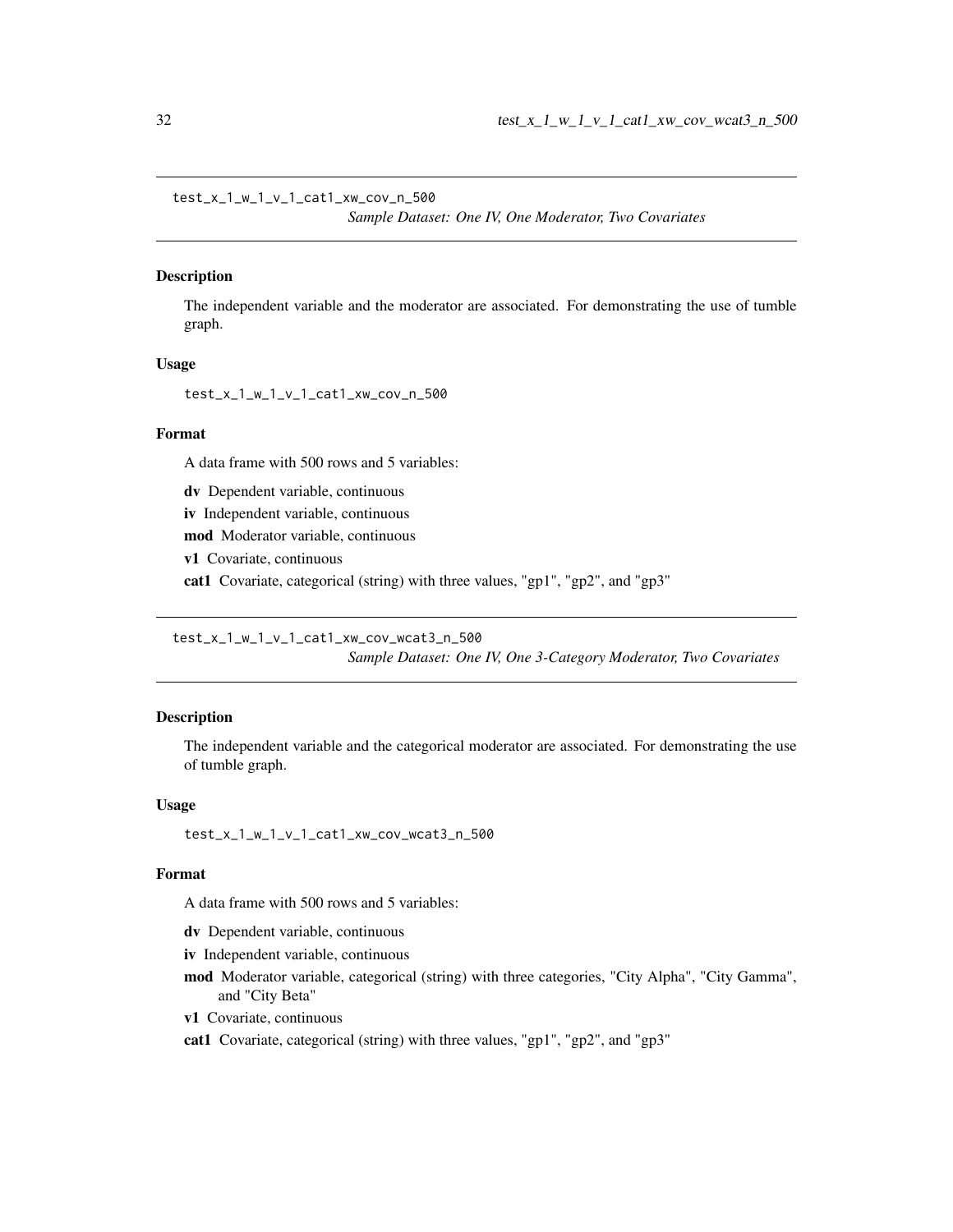*Sample Dataset: One IV, One Moderator, Two Covariates*

### <span id="page-32-0"></span>Description

All variables are continuous. For testing.

### Usage

test\_x\_1\_w\_1\_v\_2\_n\_500

### Format

A data frame with 500 rows and five variables:

- dv Dependent variable, continuous
- iv Independent variable, continuous

mod Moderator variable, continuous

- v1 Covariate, continuous
- v2 Covariate, continuous

update.std\_selected *The 'update' Method for a 'std\_selected' Class Object*

#### Description

This should be used only to update the call to  $lm()$ , not to the call to [std\\_selected\(\)](#page-23-1) or [std\\_selected\\_boot\(\)](#page-23-2).

### Usage

```
## S3 method for class 'std_selected'
update(object, formula., ..., evaluate = TRUE)
```
#### Arguments

| object                  | The output of the class std_selected(). |
|-------------------------|-----------------------------------------|
| formula.                | Changes to the formula.                 |
| $\cdot$ $\cdot$ $\cdot$ | Optional arguments to be changed.       |
| evaluate                | Whether the call will be evaluated.     |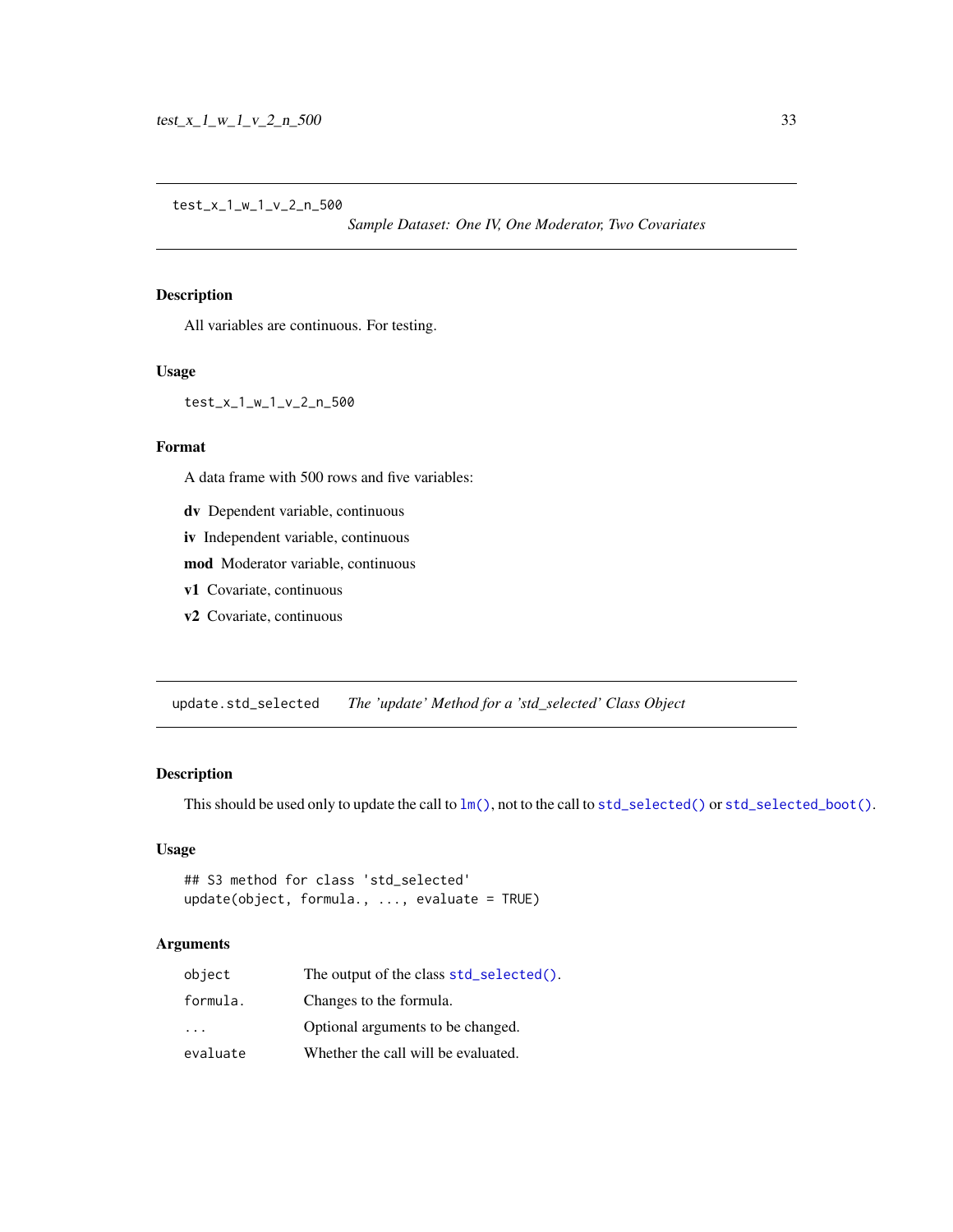### <span id="page-33-0"></span>Details

```
Although supported, it is not recommended to update an analysis processed by std_selected() or
std_selected_boot(). It is recommended to call lm()std_selected()
or std_selected_boot().
```
### Value

If evaluate = TRUE, it returns the updated fitted object, otherwise, the updated call.

### Author(s)

Shu Fai Cheung <https://orcid.org/0000-0002-9871-9448>

#### Examples

# Load a sample data set

```
dat <- test_x_1_w_1_v_1_cat1_n_500
head(dat)
# Do a moderated regression by lm
lmraw <- lm(dv ~ iv*mod + v1 + cat1, dat)
summary(lm_raw)
# Standardize all variables except for categorical variables.
# Interaction terms are formed after standardization.
lm_std <- std_selected(lm_raw, to_scale = ~ .,
```

```
to_center = \sim .)
```

```
summary(lm_std)
```
# Update the model  $lm\_std2 \leq update(lm\_std, . ~ ~ ~ ~ ~ ~ ~ ~ v1)$ summary(lm\_std2)

vcov.std\_selected *The 'vcov' Method for a 'std\_selected' Class Object*

### Description

Compute the variance-covariance matrix of estimates in the output of [std\\_selected\(\)](#page-23-1) or [std\\_selected\\_boot\(\)](#page-23-2).

#### Usage

```
## S3 method for class 'std_selected'
vcov(object, type = "lm", ...)
```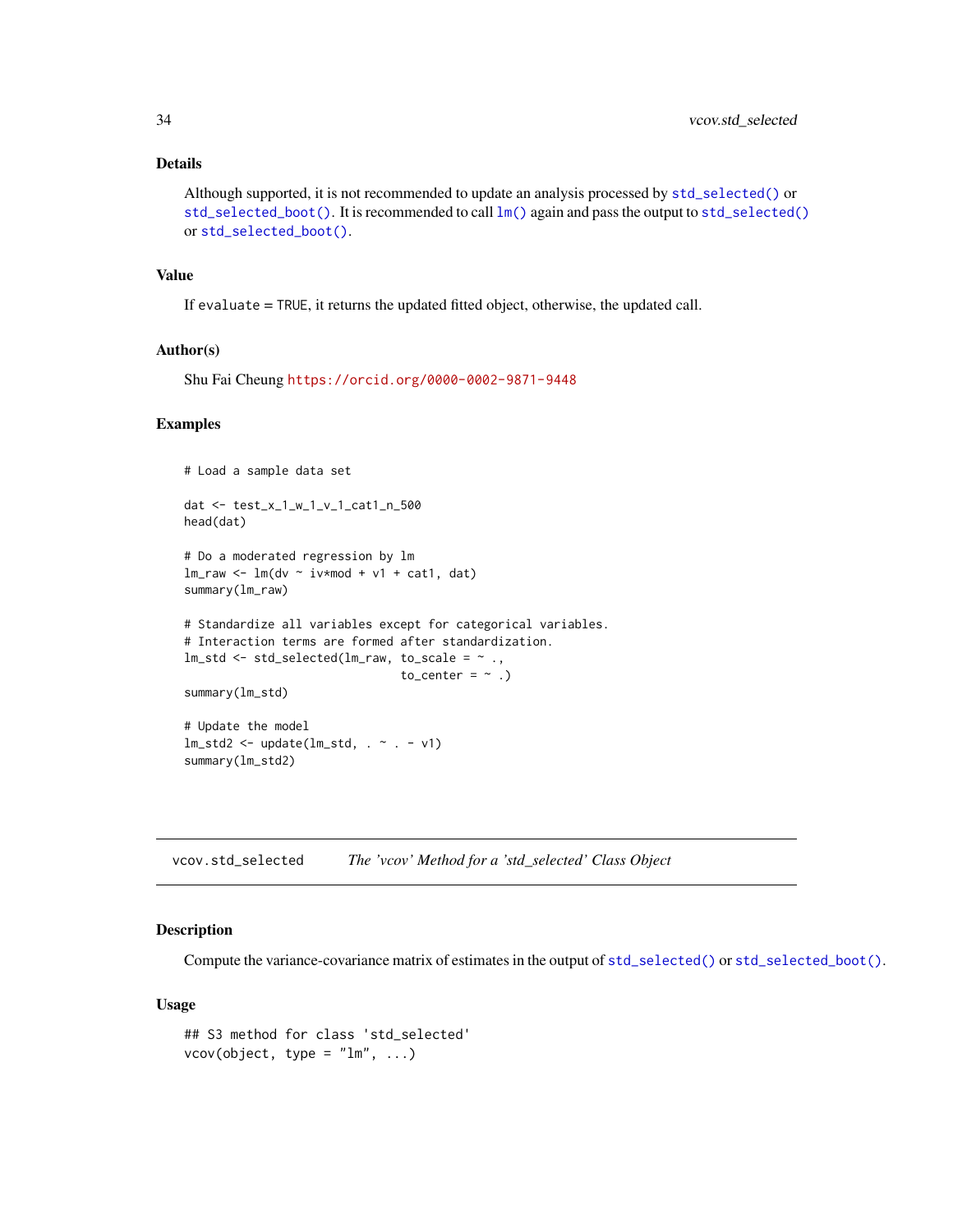#### <span id="page-34-0"></span>**Arguments**

| object | The output of std_selected() or std_selected_boot().                                                                                                                                                                          |
|--------|-------------------------------------------------------------------------------------------------------------------------------------------------------------------------------------------------------------------------------|
| type   | The type of variance-covariance matrix. Default is $"lm"$ , returned by the stats:: $vcov()$<br>method for the output of $lm()$ . If set to "boot", the variance-covariance matrix<br>of the bootstrap estimates is returned. |
| .      | Arguments to be passed to $stats::vcov()$ .                                                                                                                                                                                   |

#### Details

If bootstrapping was used to form the confidence intervals, users can request the variance-covariance matrix of the bootstrap estimates.

### Value

A matrix of the variances and covariances of the parameter estimates.

### Author(s)

Shu Fai Cheung <https://orcid.org/0000-0002-9871-9448>

```
# Load a sample data set
dat <- test_x_1_w_1_v_1_cat1_n_500
head(dat)
# Do a moderated regression by lm
lm_raw <- lm(dv ~ iv*mod + v1 + cat1, dat)
# Standardize all variables except for categorical variables.
# Interaction terms are formed after standardization.
lm\_std \leftarrow std\_selected(lm\_raw, to\_scale = ~ . ,to_center = \sim.)
# VCOV of lm output
vcov(lm_std)
# Standardize all variables as in std_selected above, and compute the
# nonparametric bootstrapping percentile confidence intervals.
lm_std_boot <- std_selected_boot(lm_raw,
                                  to_scale = \sim .,
                                  to_center = \sim .,
                                  conf = .95,
                                  nboot = 100# In real analysis, nboot should be at least 2000.
# VCOV of lm output
vcov(lm_std_boot)
# VCOV of bootstrap estimates
```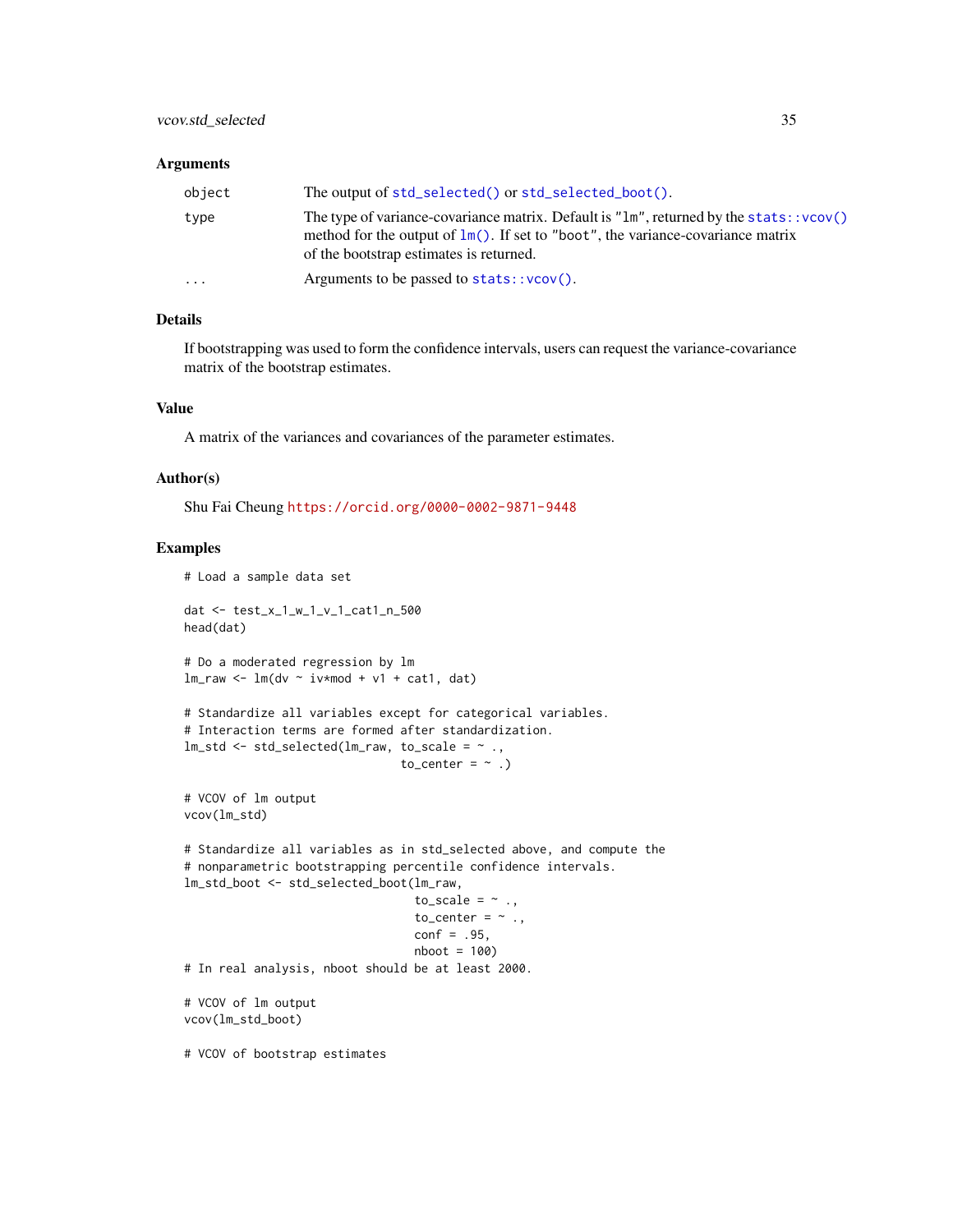36 vcov.std\_selected

```
vcov(lm_std_boot, type = "boot")
```